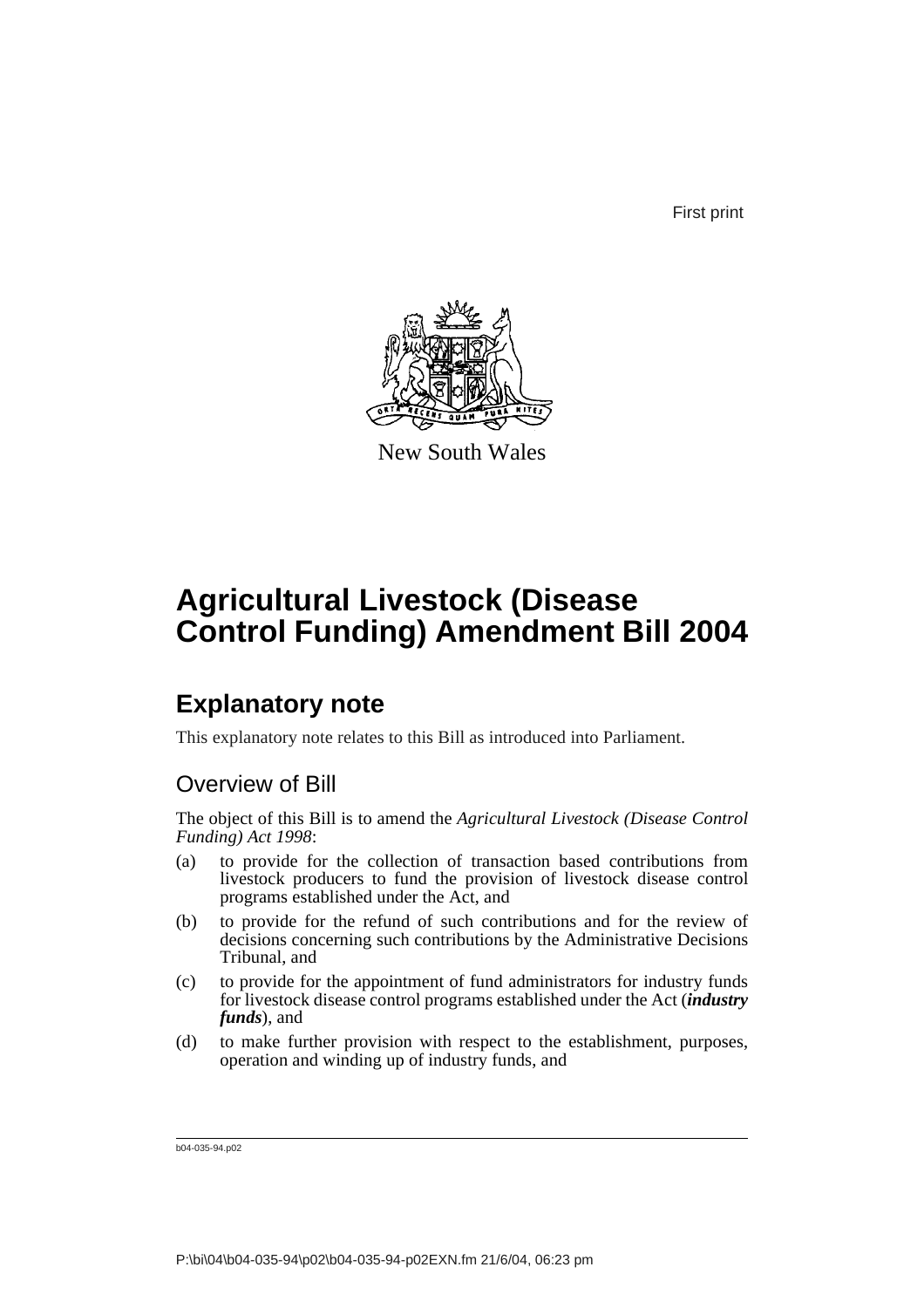Explanatory note

- (e) to require the Minister to have the benefit of certain expert advice before imposing an industry levy for payment into an industry fund or fixing such a levy, and
- (f) to make provision for matters of savings and transitional nature.

## Outline of provisions

**Clause 1** sets out the name (also called the short title) of the proposed Act.

**Clause 2** provides for the commencement of the proposed Act on the date of assent to the proposed Act.

**Clause 3** is a formal provision that gives effect to the amendments to the *Agricultural Livestock (Disease Control Funding) Act 1998* set out in Schedule 1.

### **Schedule 1 Amendments**

#### **Definitions**

**Schedule 1 [1]** amends section 3 of the *Agricultural Livestock (Disease Control Funding) Act 1998* to insert definitions for new terms used in provisions to be inserted in the Act and to omit or replace several existing definitions.

In particular, a *livestock transaction* is defined to mean the purchase or sale of livestock or any product made or derived from livestock.

**Schedule 1 [19]** makes an amendment to section 15 consequent on the insertion in section 3 of a definition of *financial year*.

#### **Disease control programs**

Currently, section 5 of the Act defines the expression *disease control service* for the purposes of the Act.

**Schedule 1 [3]** amends section 5 to replace this expression with the concept of a *disease control program*. A disease control program is defined to mean an agricultural program for livestock producers comprising a service, or series of services, for the control of a particular disease in livestock. **Schedule 1 [2], [5] and [6]** make consequential amendments to the Act.

**Schedule 1 [4]** amends section 6 of the Act to require the Minister to be satisfied that the rationale for a disease control program is soundly based, the objectives of the program are reasonably achievable and the program is financially viable before approving the funding of the program under the Act.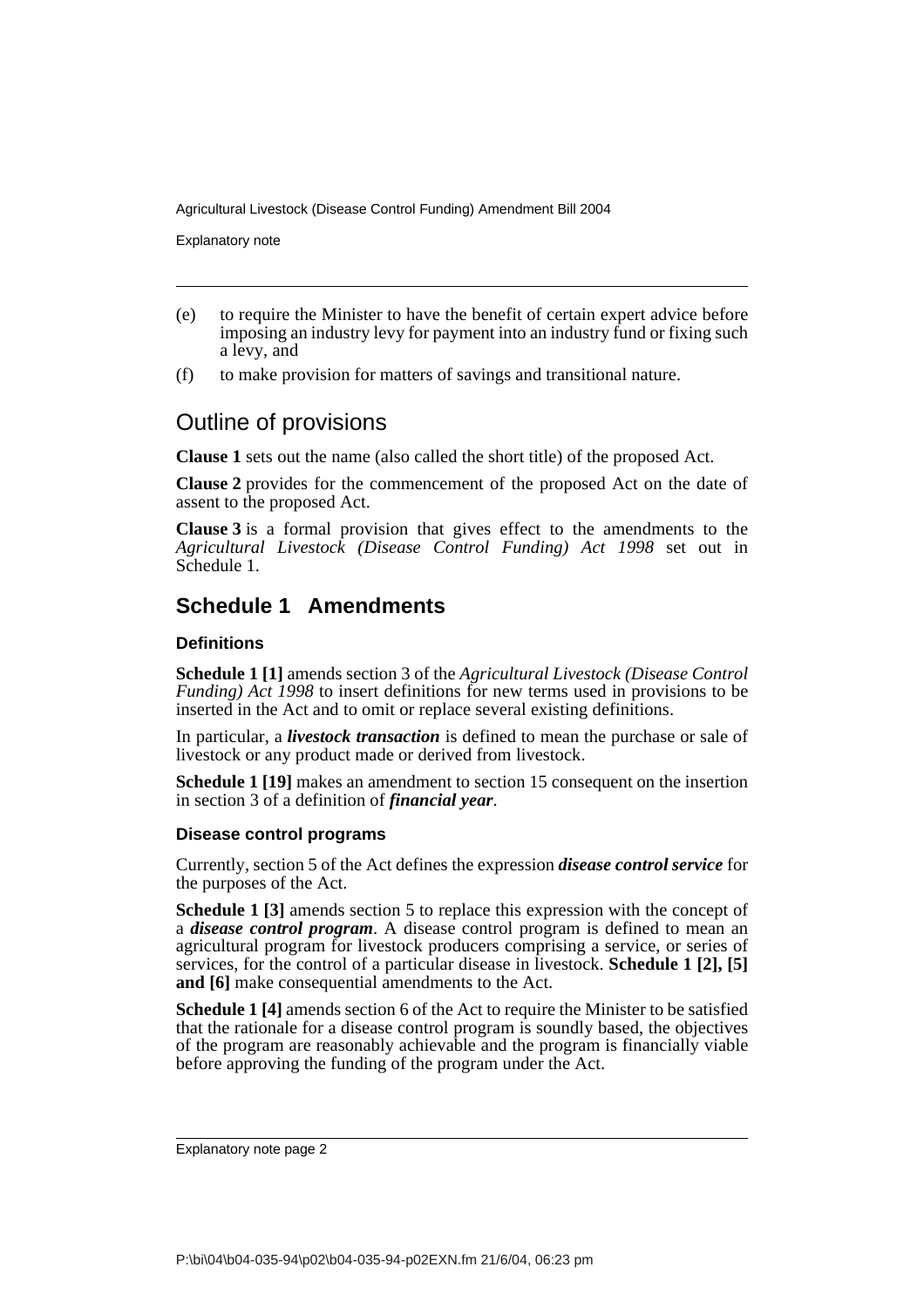Explanatory note

#### **Industry advisory committees**

Currently, section 8 of the Act provides for the Minister to establish an industry advisory committee for each disease control service established under the Act for livestock.

**Schedule 1 [7]** amends section 8 of the Act to provide that one of the functions of an industry advisory committee for a disease control program established under the Act is to give advice to the Minister on the establishment and operation of transaction based contribution schemes for funding the program.

#### **Industry funds**

Currently, the Act provides for the establishment of two industry funds for each disease control service established under the Act.

An industry contribution fund is established for such a service to provide a means by which voluntary contributions to fund the service may be made by relevant livestock producers and other persons and bodies.

If an industry levy is also imposed to fund the service, the Act requires the establishment of a second industry levy fund into which such levies are to be paid.

Both industry contribution funds and industry levy funds are administered by the Director-General of the Department of Agriculture (the *Director-General*).

**Schedule 1 [8]–[14]** amend Part 3 of the Act so as to create a new Division 1 dealing with the establishment and operation of industry funds. The principal features of the amended provisions are as follows:

- (a) There will be a single industry fund for each disease control program established under the Act. However, each fund will have the following 4 separate accounts:
	- (i) an account for non-transaction based contributions to the fund,
	- (ii) an account for transaction based contributions to the fund,
	- (iii) an account for industry levies that are paid into the fund,
	- (iv) an account for any other money paid into the fund.
- (b) Each fund will be administered by a fund administrator appointed by the Minister who may (but need not) be the Director-General. The Minister may appoint a corporation or trustees to administer a fund instead of the Director-General. However, in that event, the Director-General will be under a duty to keep under review the activities of such administrators and to make regular reports to the Minister on the administration of industry funds by such administrators.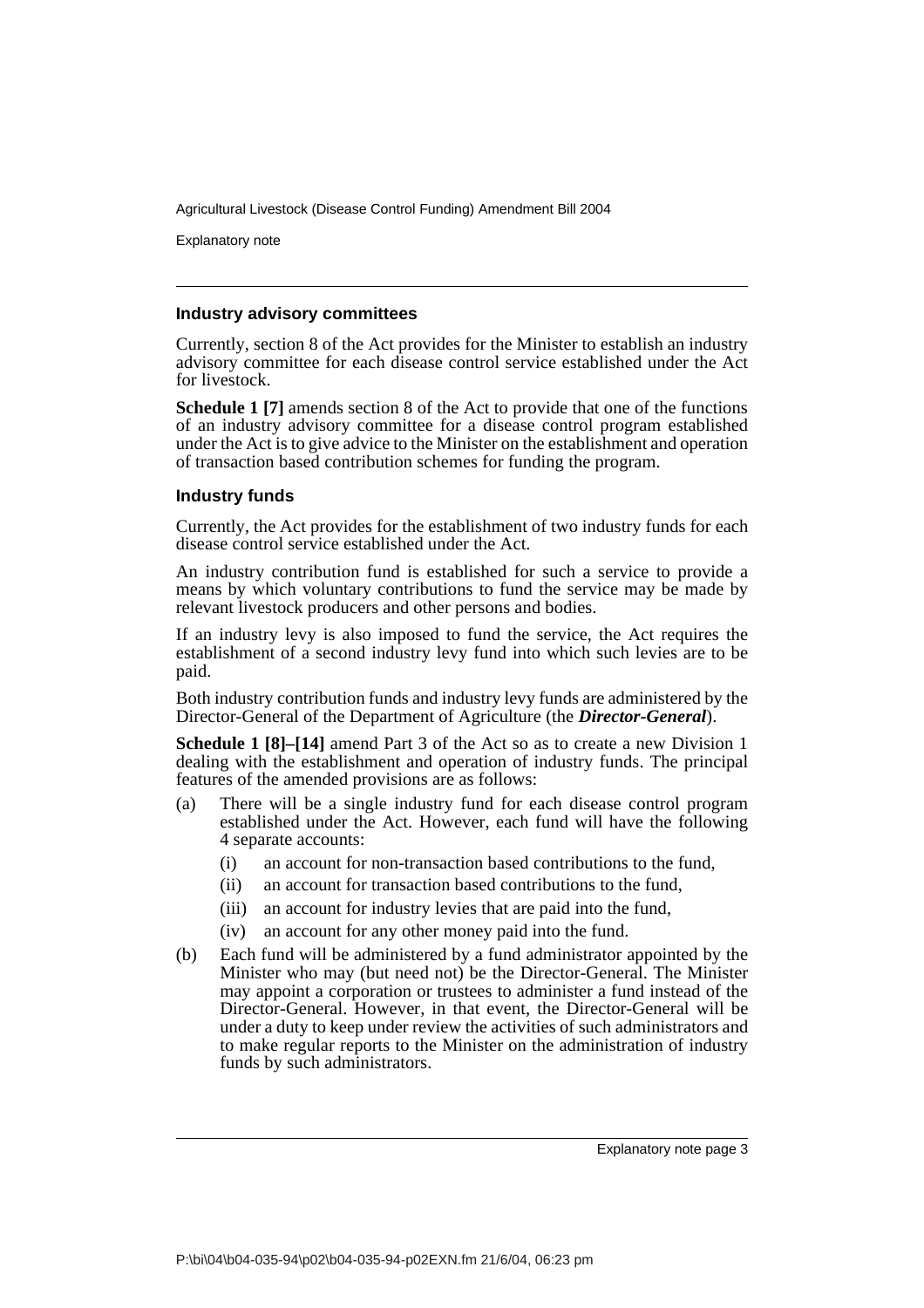Explanatory note

(c) The Minister will be empowered to approve policy and priority guidelines for each industry fund by reference to which funds will be expended to provide the relevant disease control program.

**Schedule 1 [21]** consequentially omits sections 17–20, which deal with the establishment and operation of industry levy funds. **Schedule 1 [22], [24], [26], [28] and [29]** make consequential amendments to the Act.

**Schedule 1 [27]** inserts a new section 26A in the Act to make it an offence for a fund administrator for an industry fund to make payments out of the fund if the fund is in deficit, or would be in deficit if the payments were made, unless the fund administrator has first obtained the written approval of the Minister. The maximum penalty for such an offence will be  $100$  penalty units (currently, \$11,000).

**Schedule 1 [30]** inserts a new section 28A in the Act to require a fund administrator (other than the Director-General) to prepare and forward to the Director-General a report on the operation of the fund during a financial year no later than 1 August immediately following the end of that financial year.

**Schedule 1 [31]** inserts a new section 30A in the Act to enable the Minister to direct the fund administrator for an industry fund to wind up the affairs of the fund if the Minister is satisfied that it is in the best interests of the livestock industry for which the fund is established for it to be wound up. The Minister may also give directions about the payment of surplus funds to other persons or bodies.

#### **Contributions to industry funds**

**Schedule 1 [15]** inserts a new Division 2 in Part 3 of the Act dealing with the funding of disease control programs by contributions from livestock producers and other persons and bodies.

The new Division recognises 2 kinds of contributions, namely, non-transaction based contributions and transaction based contributions.

A non-transaction based contribution is a monetary contribution made (or to be made) to an industry fund for a disease control program established under the Act otherwise than under a transaction based contribution scheme for the fund. Such contributions may be made by livestock producers and other persons or bodies. They may be made as often and in such amounts as a contributor wishes. In particular, the new Division authorises rural lands protection boards, local councils and other public or local authorities to make non-transaction based contributions to an industry fund if they wish to do so.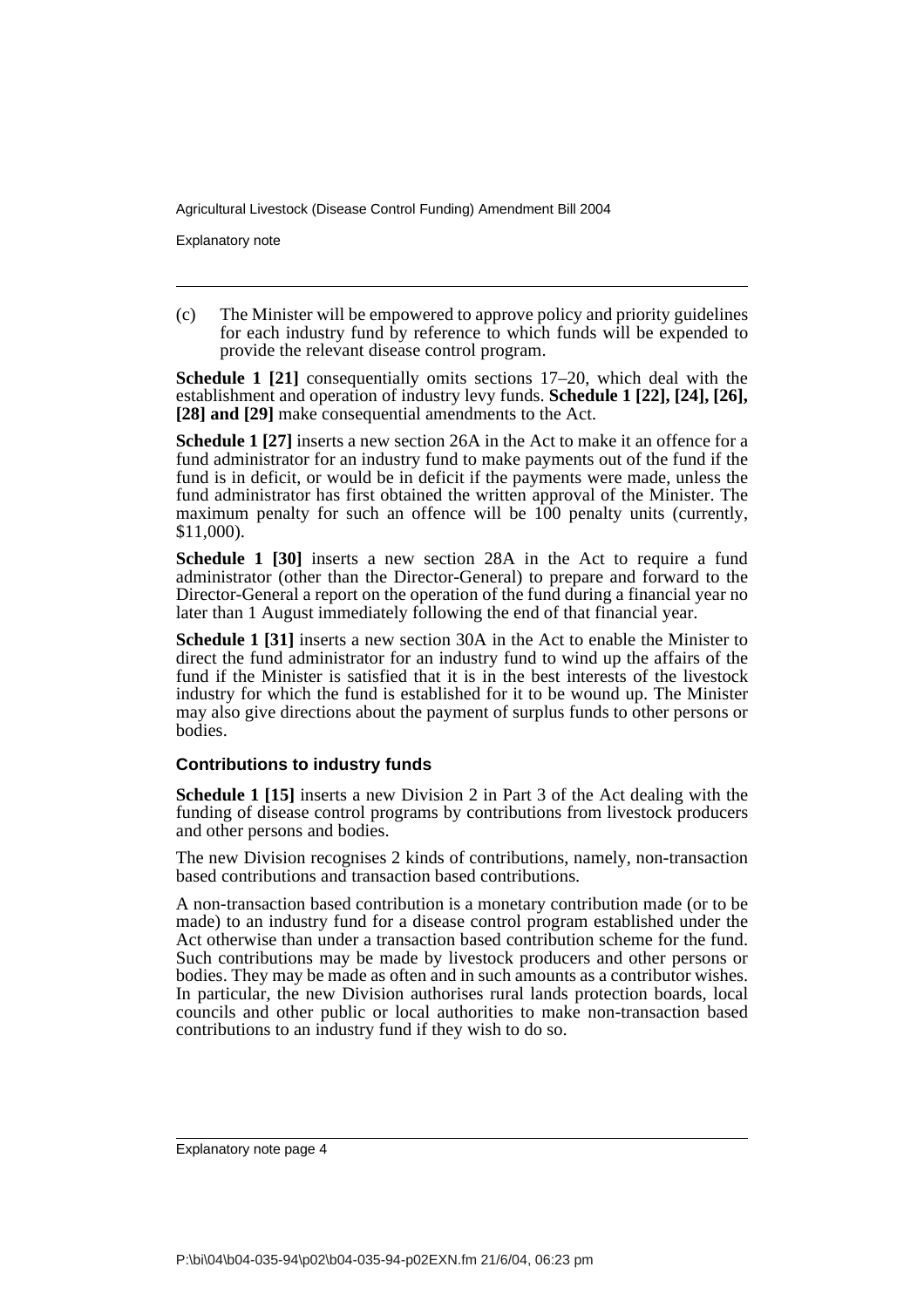Explanatory note

A transaction based contribution is a monetary contribution made (or to be made) to an industry fund under a transaction based contribution scheme for the fund.

A transaction based contribution scheme for a fund will be a scheme established by the Minister, by order published in the Gazette, for the collection from certain livestock producers of contributions based on their livestock transactions for payment into the industry fund. The order establishing the scheme will need to provide for the following matters:

- (a) the livestock transactions by reference to which contributions under the scheme are to be collected,
- (b) the designated livestock producers from whom contributions are to be collected under the scheme,
- (c) the amount of a contribution (or the manner in which the amount of a contribution is to be calculated) under the scheme,
- (d) the times and manner in which contributions are to be collected under the scheme and paid into the industry fund concerned,
- (e) the collection agents who are authorised to collect contributions for the scheme.

Any such order will need to be tabled before Parliament and will be disallowable in the same way as a statutory rule.

The new Division authorises a collection agent for a transaction based contribution scheme to collect any contribution payable under the scheme in connection with a livestock transaction from a designated livestock producer to which the scheme applies. However, the new Division also makes it an offence for a collection agent not:

- (a) to collect contributions from the proceeds of any livestock transaction of a livestock producer to which the scheme applies as provided by the scheme, or
- (b) to pay any contribution collected under the scheme to the fund administrator for the appropriate industry fund as provided by the scheme, or
- (c) to keep such records concerning the collection and payment of such contributions as may be prescribed by the regulations, or
- (d) to provide the livestock producer from whom the contribution was collected with a written receipt for the contribution, or
- (e) to produce to the Director-General or the relevant fund administrator, if requested to do so, records of the collection agent concerning the collection or payment of contributions under the scheme.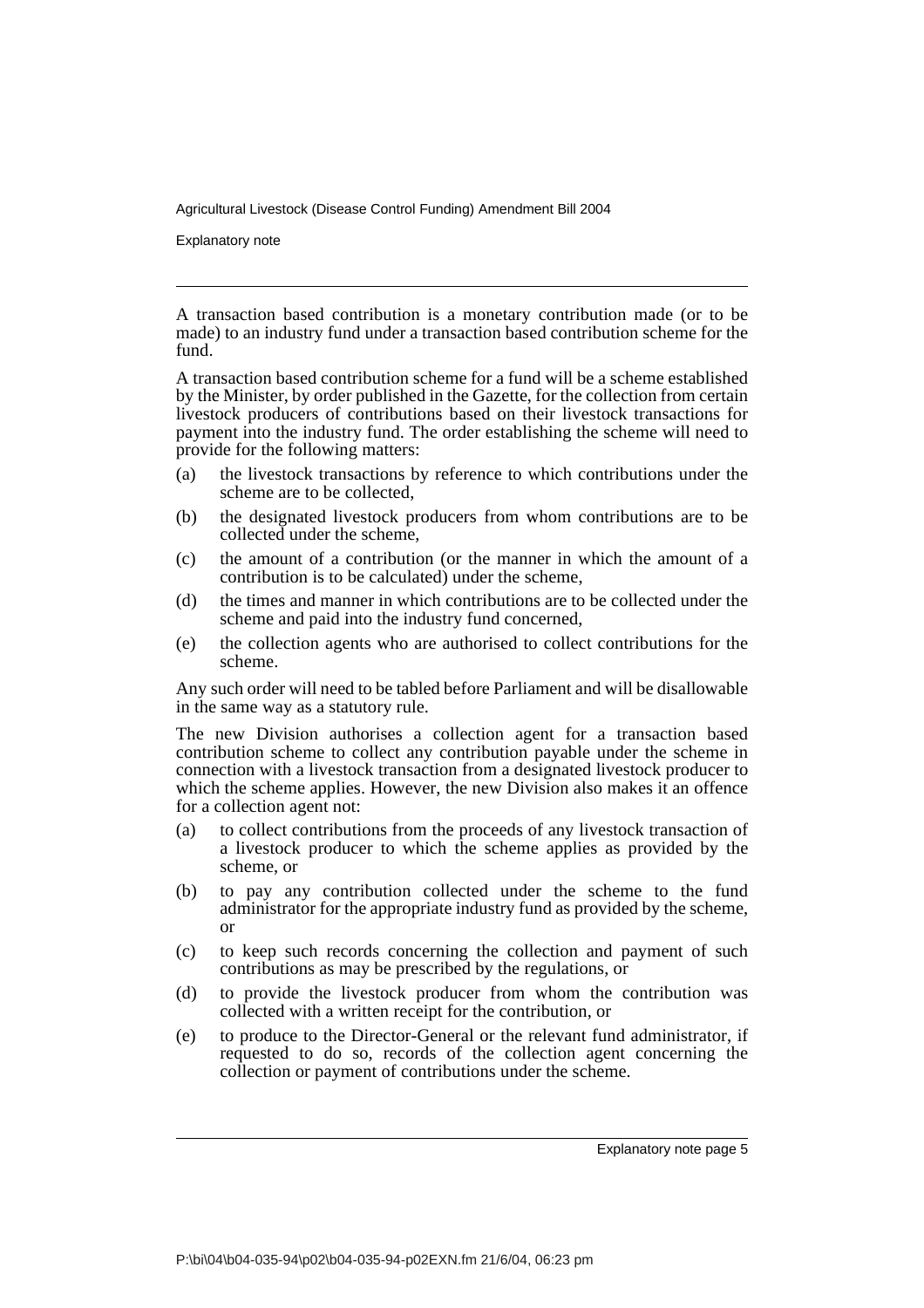Explanatory note

The maximum penalty for any such offence will be 100 penalty units (currently, \$11,000).

The new Division enables a transaction based contributor to obtain a refund of a transaction based contribution paid during a financial year if the application for the refund is made to the fund administrator to whom it was paid no later than 7 days (or such greater period as may be specified under the transaction based contribution scheme concerned) after the end of the financial year during which the contribution was made. However, a person who obtains such a refund will not be entitled to receive certain services under the designated disease control program concerned. Only those livestock producers who have paid a transaction based contribution during the previous financial year and have not obtained a refund will be entitled to receive these services in the next financial year.

#### **Industry levies**

**Schedule 1 [16]** converts Part 4 of the Act (which deals with industry levies for disease control services) into Division 3 of Part 3.

**Schedule 1 [17]** amends section 13 of the Act to provide that the Minister may authorise the imposition of an industry levy for payment into an industry fund for a disease control program only if:

- (a) the Minister is satisfied, having regard to advice of the industry advisory committee concerned, that the relevant industry fund may not be sufficient to fund the necessary program, and
- (b) the Minister is satisfied that the relevant livestock industry has been consulted concerning the imposition of the levy.

**Schedule 1 [20]** amends section 16 of the Act to make similar provision in relation to fixing the rate of a levy in a subsequent order of the Minister.

Currently, sections 14 and 17 of the Act provide that if a minimum voluntary contribution is made to an industry contribution fund during a levy period by a livestock producer, the producer is entitled to a refund of an industry levy paid by the producer into the industry levy fund during that period. **Schedule 1 [18] and**  $\begin{bmatrix} 21 \end{bmatrix}$  remove this entitlement. **Schedule 1** [24] makes a consequential amendment to section 25.

#### **Review of funding decisions by Administrative Decisions Tribunal**

**Schedule 1 [23]** creates a new Part 5A dealing with reviews of funding decisions by the Administrative Decisions Tribunal. Section 25, which currently provides for reviews of certain decisions of the Director-General concerning industry levies, will be located in the new Part.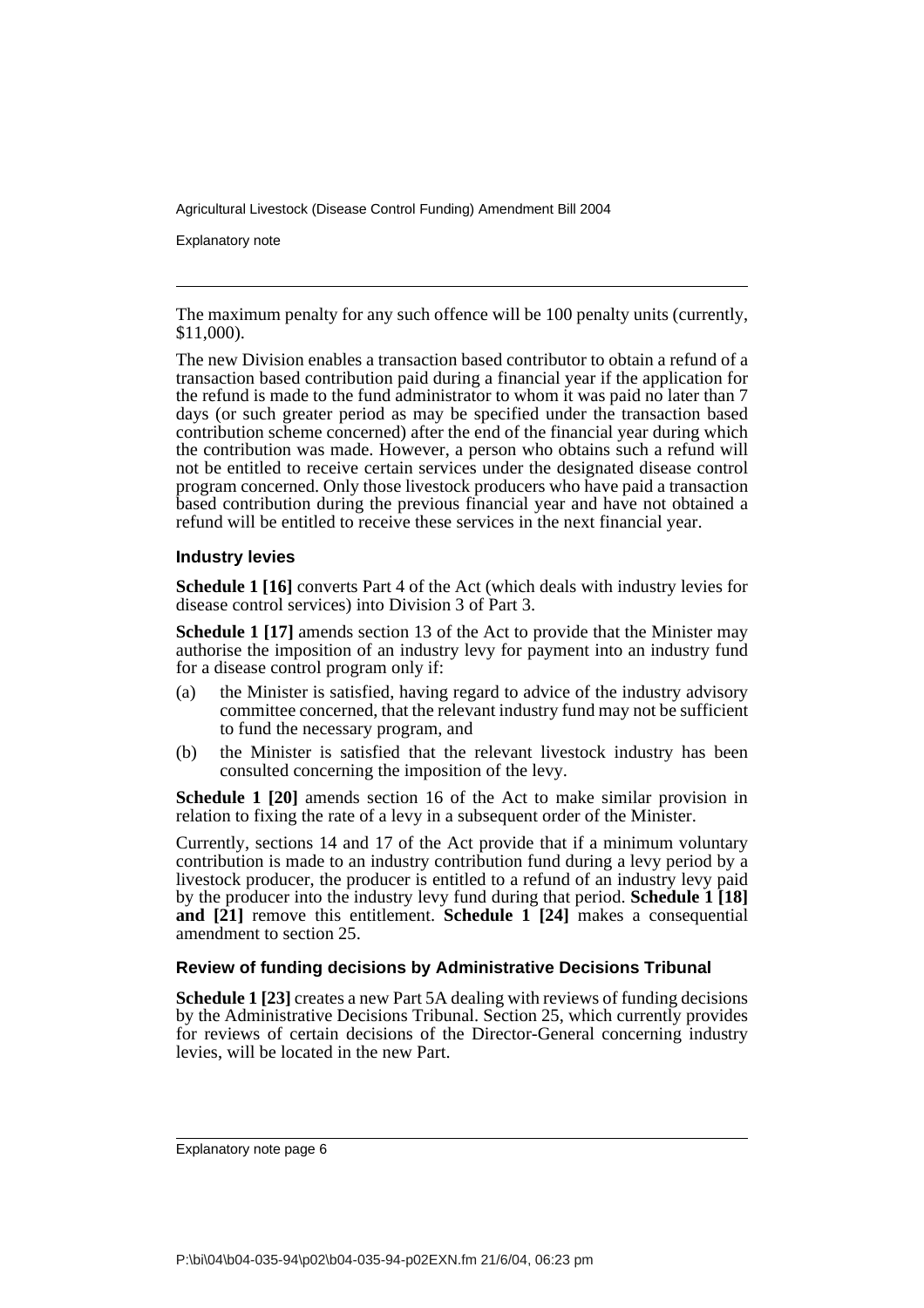Explanatory note

**Schedule 1 [25]** inserts a new section 25A in the new Part. It provides for the review by the Administrative Decisions Tribunal of certain decisions of the Director-General or fund administrators in respect of transaction based contributions.

#### **Offences**

**Schedule 1 [32]** amends section 31 of the Act to make it clear that nothing in the Act renders the Director-General or the Crown liable to prosecution for an offence.

**Schedule 1 [33]** inserts a new section 31A in the Act. The new section contains the standard provisions with respect to the liability of directors and managers of corporations for contraventions of the Act or the regulations by corporations.

#### **Audit of accounts and records of collection agents**

**Schedule 1 [34]** amends section 33 of the Act to enable the regulations to make provision for or with respect to the auditing of the accounts and records of collection agents for transaction based contribution schemes in relation to the collection and payment of transaction based contributions.

#### **Savings and transitional provisions**

**Schedule 1 [36]** amends Schedule 2 to the Act to enable the Governor to make regulations for matters of a savings or transitional nature consequent on the amendment of the Act.

**Schedule 1 [37]** inserts a new Part in Schedule 2 to the Act that contains savings and transitional provisions consequent on the amendment of the Act by the proposed Act. **Schedule 1 [35]** inserts a Part heading in Schedule 2 that is consequential on the insertion of the new Part.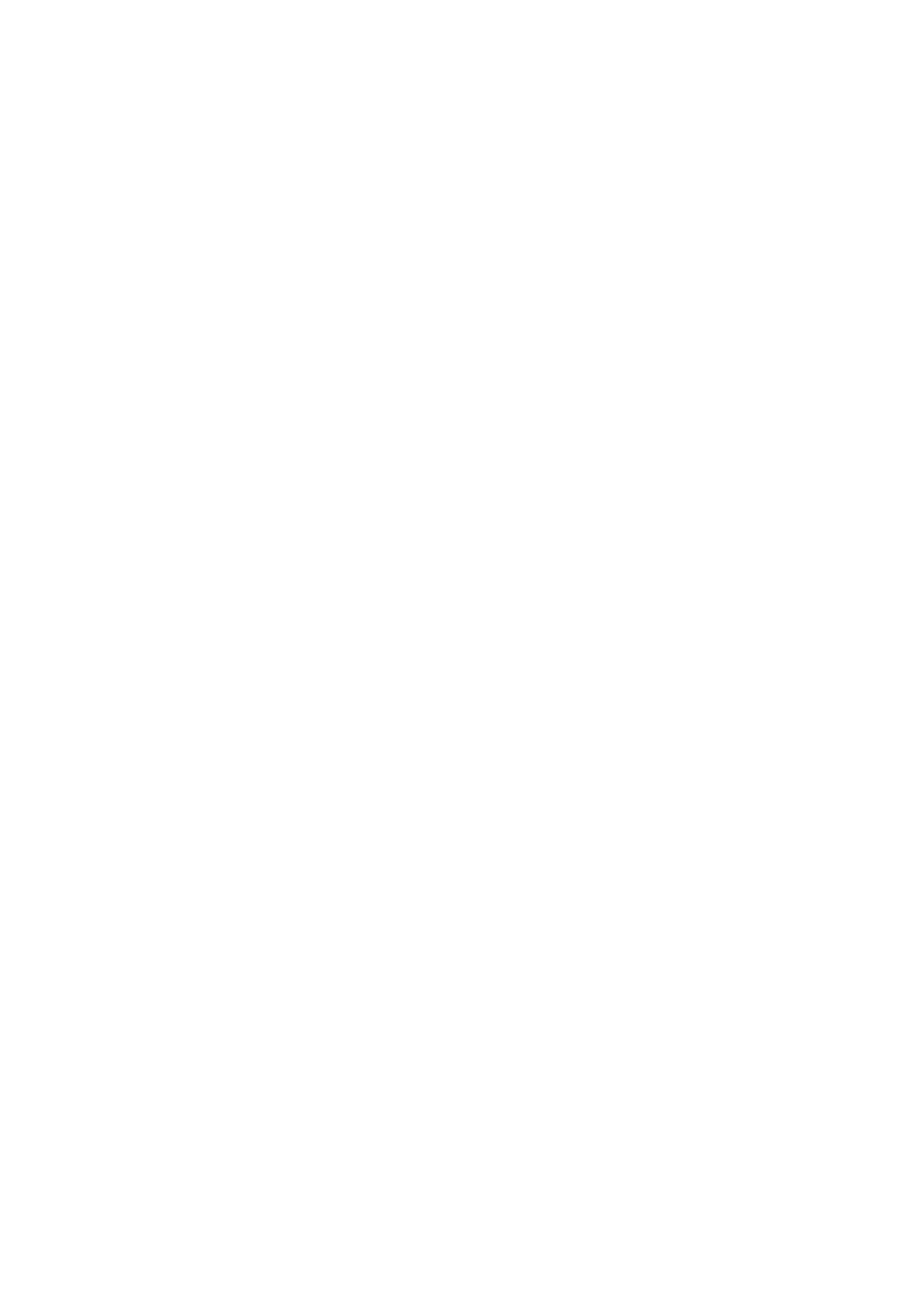First print



New South Wales

# **Agricultural Livestock (Disease Control Funding) Amendment Bill 2004**

## **Contents**

|                                                                                  | Page |
|----------------------------------------------------------------------------------|------|
| Name of Act                                                                      |      |
| Commencement                                                                     |      |
| Amendment of Agricultural Livestock (Disease Control<br>Funding) Act 1998 No 139 |      |
| Schedule 1 Amendments                                                            |      |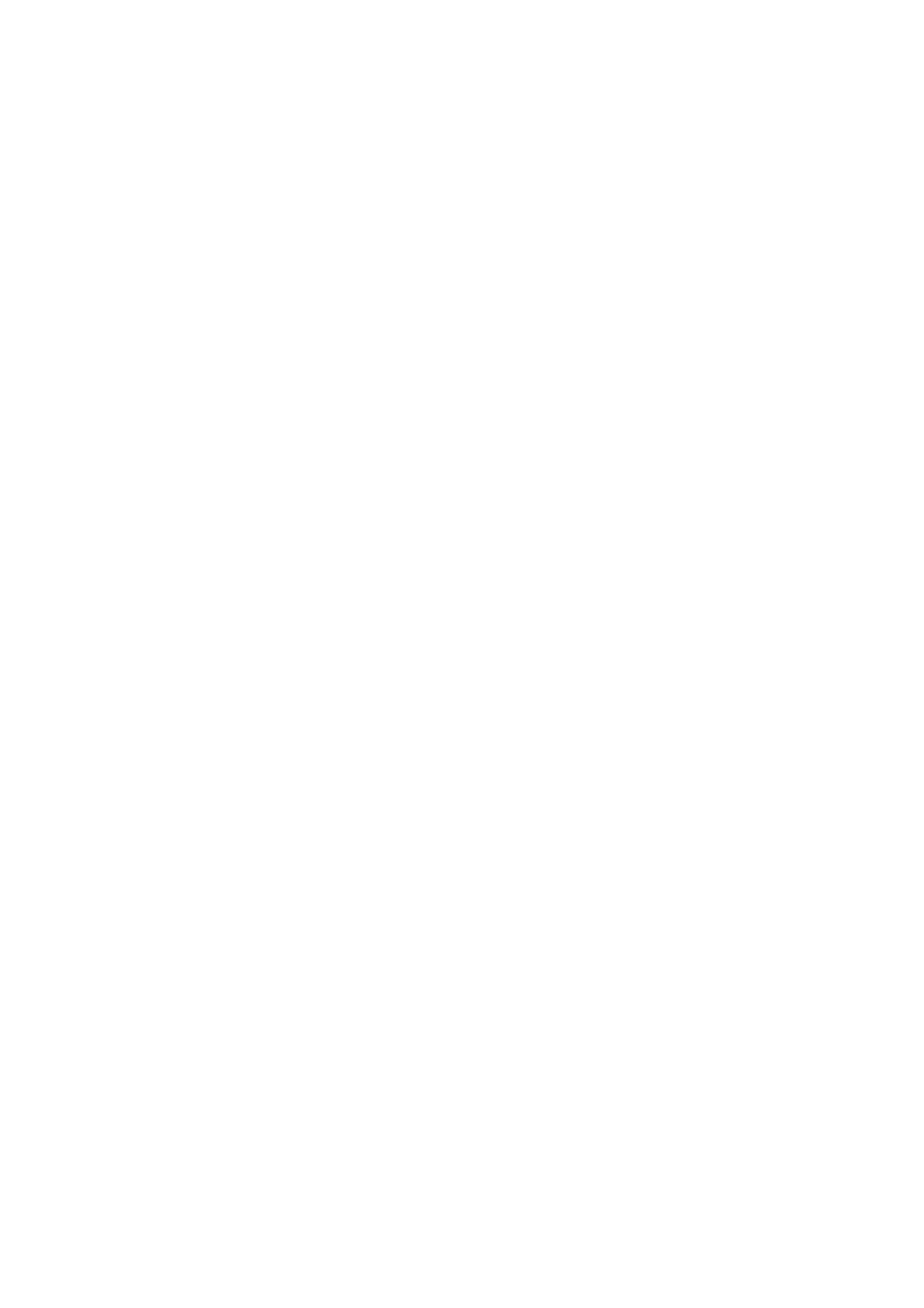

New South Wales

# **Agricultural Livestock (Disease Control Funding) Amendment Bill 2004**

No , 2004

### **A Bill for**

An Act to amend the *Agricultural Livestock (Disease Control Funding) Act 1998* to make further provision with respect to the funding of disease control services in respect of livestock; and for other purposes.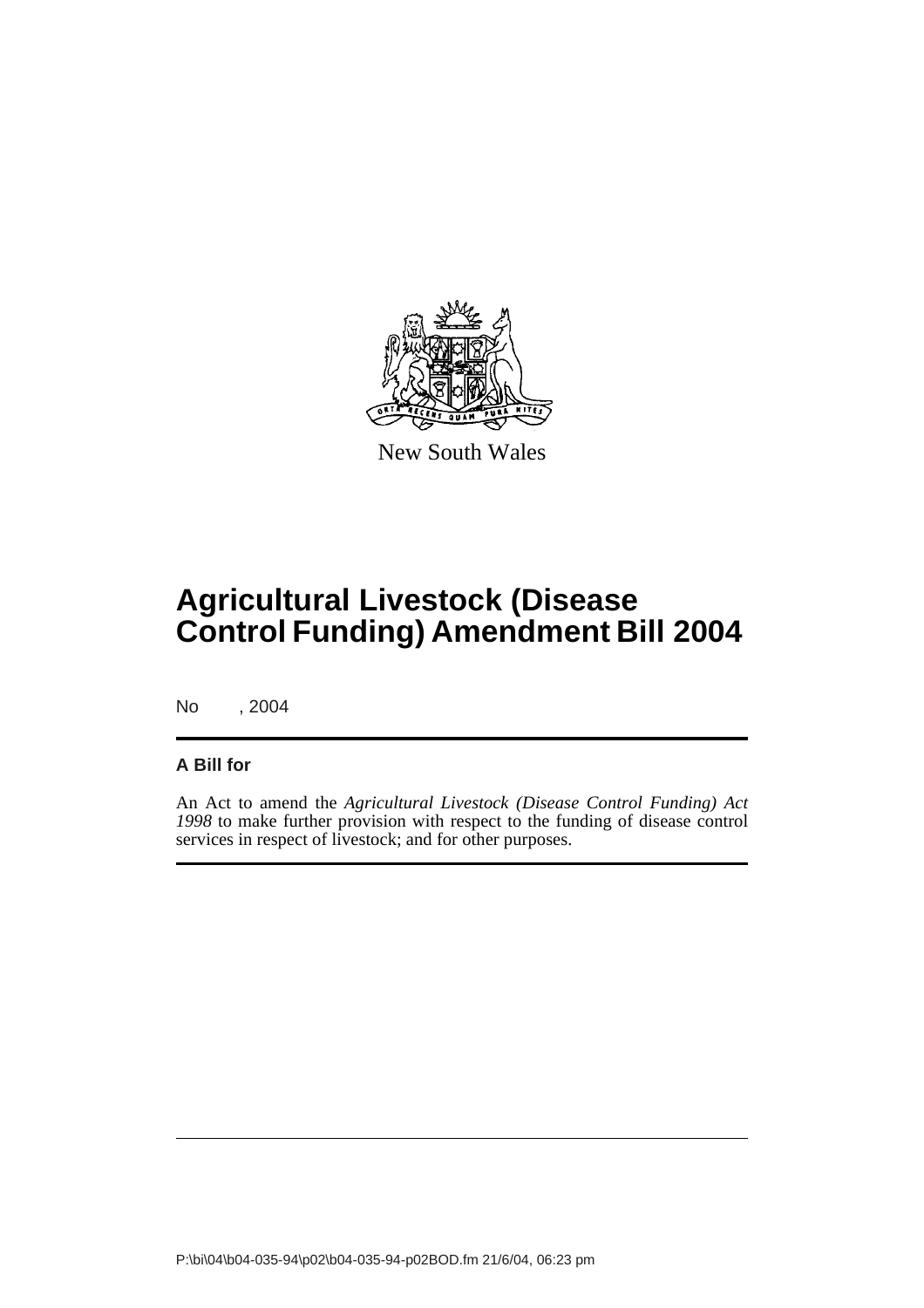<span id="page-11-2"></span><span id="page-11-1"></span><span id="page-11-0"></span>

| The Legislature of New South Wales enacts: |                                                                                                       |                     |  |
|--------------------------------------------|-------------------------------------------------------------------------------------------------------|---------------------|--|
|                                            | Name of Act                                                                                           | 2                   |  |
|                                            | This Act is the Agricultural Livestock (Disease Control Funding)<br>Amendment Act 2004.               | 3<br>$\overline{4}$ |  |
| 2                                          | <b>Commencement</b>                                                                                   | 5                   |  |
|                                            | This Act commences on the date of assent to this Act.                                                 | 6                   |  |
| 3                                          | Amendment of Agricultural Livestock (Disease Control Funding)<br>Act 1998 No 139                      | $\overline{7}$<br>8 |  |
|                                            | The Agricultural Livestock (Disease Control Funding) Act 1998 is<br>amended as set out in Schedule 1. | 9<br>10             |  |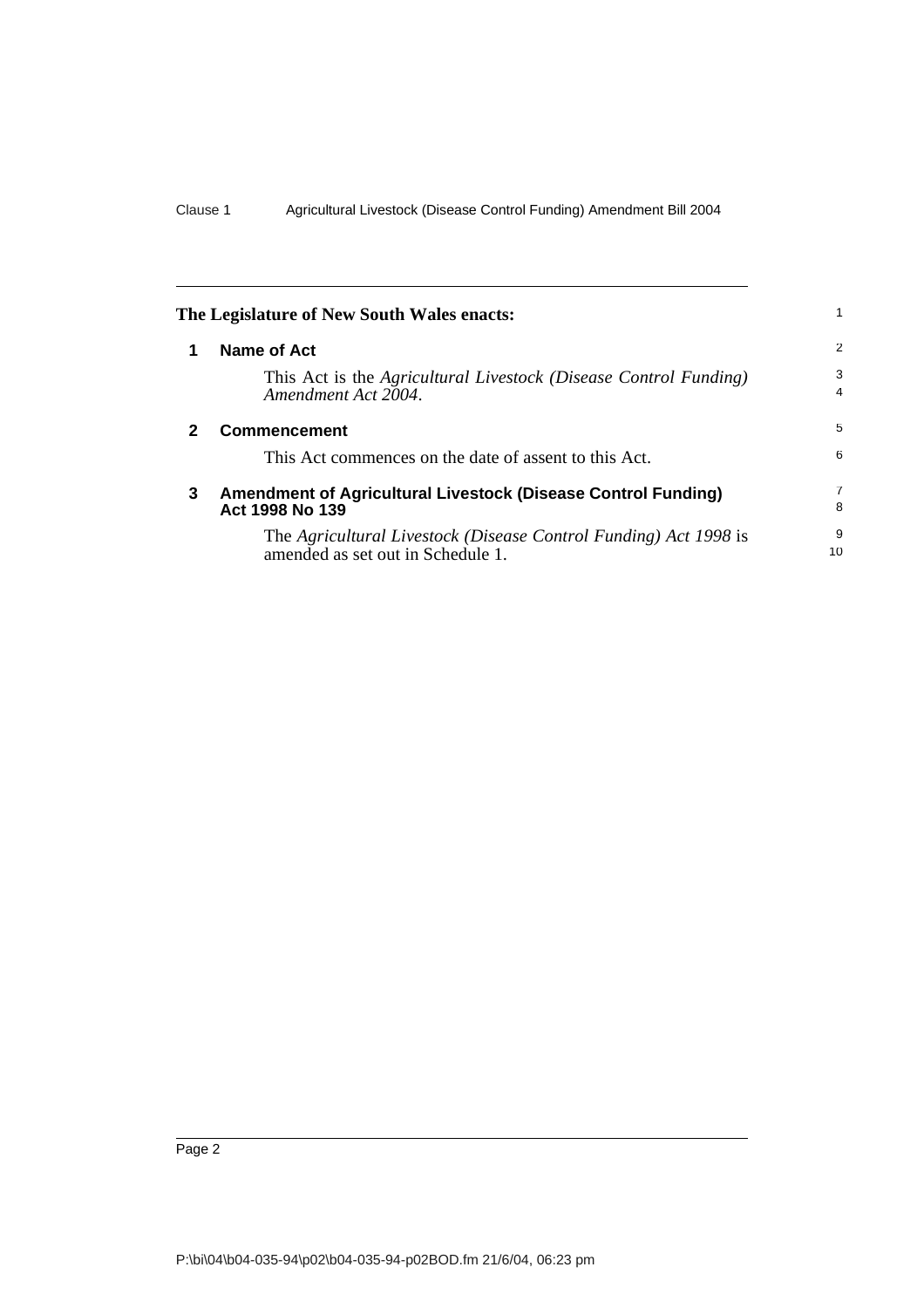Amendments Schedule 1

J.

(Section 3)

1 2

<span id="page-12-0"></span>

| $[1]$ | <b>Section 3 Definitions</b><br>Omit the definitions of <i>control</i> , <i>designated disease</i> , <i>designated disease</i><br>control service, designated livestock producers, disease control service,<br>industry contribution fund, industry fund, industry levy and industry<br>levy fund. |                |  |  |  |
|-------|----------------------------------------------------------------------------------------------------------------------------------------------------------------------------------------------------------------------------------------------------------------------------------------------------|----------------|--|--|--|
|       |                                                                                                                                                                                                                                                                                                    |                |  |  |  |
|       | <i>approved policy and priority guidelines</i> for an industry fund<br>means guidelines approved for the fund under section 12.                                                                                                                                                                    | 9<br>10        |  |  |  |
|       | <i>collection agent</i> for a transaction based contribution scheme<br>means:                                                                                                                                                                                                                      | 11<br>12       |  |  |  |
|       | any auctioneer, stock and station agent or stock and<br>(a)<br>station salesperson within the meaning of the <i>Property</i> ,<br>Stock and Business Agents Act 2002, or                                                                                                                           | 13<br>14<br>15 |  |  |  |
|       | (b)<br>any other person,                                                                                                                                                                                                                                                                           | 16             |  |  |  |
|       | involved in livestock transactions to which the scheme relates<br>who is authorised under the scheme to collect contributions<br>for the scheme.                                                                                                                                                   | 17<br>18<br>19 |  |  |  |
|       | <i>control</i> a disease includes prevent, eradicate or manage the<br>disease.                                                                                                                                                                                                                     | 20<br>21       |  |  |  |
|       | designated disease, designated disease control program,<br><i>designated livestock producers—see section 6.</i>                                                                                                                                                                                    | 22<br>23       |  |  |  |
|       | <i>disease control program—see section 5.</i>                                                                                                                                                                                                                                                      | 24             |  |  |  |
|       | <i>financial year</i> means the year commencing 1 July.                                                                                                                                                                                                                                            | 25             |  |  |  |
|       | fund administrator for an industry fund means a person or<br>persons appointed to administer the fund under section 8A.                                                                                                                                                                            | 26<br>27       |  |  |  |
|       | <i>industry fund</i> means a fund established under Division 1 of<br>Part 3.                                                                                                                                                                                                                       | 28<br>29       |  |  |  |
|       | <i>industry levy</i> means a levy imposed under Division 3 of<br>Part 3.                                                                                                                                                                                                                           | 30<br>31       |  |  |  |
|       | <i>livestock transaction</i> means the purchase or sale of livestock<br>or any product made or derived from livestock.                                                                                                                                                                             | 32<br>33       |  |  |  |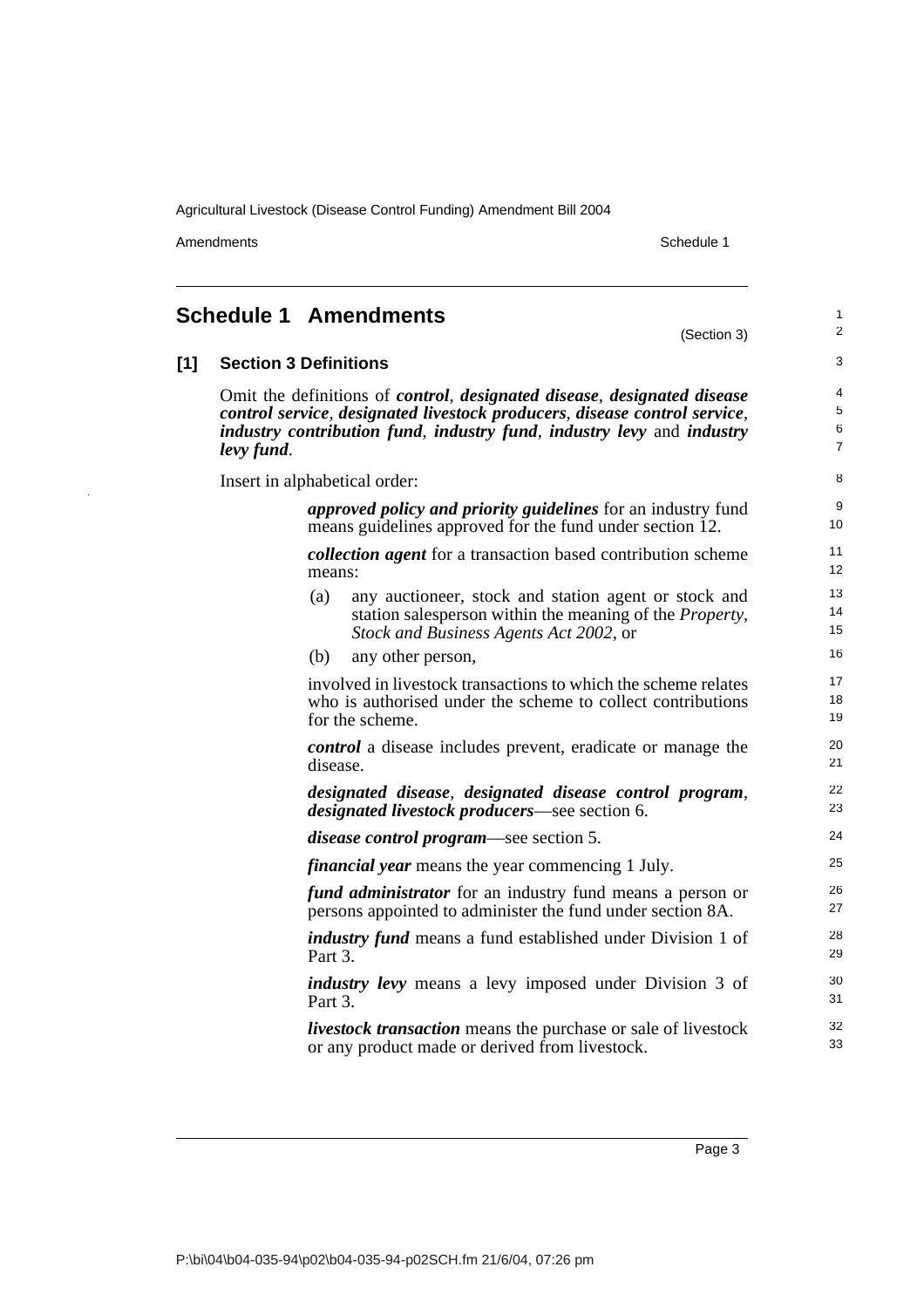Schedule 1 Amendments

*non-transaction based contribution* means a monetary contribution made (or to be made) to an industry fund otherwise than under a transaction based contribution scheme for the fund. *relevant transaction based scheme*, in relation to a transaction based contribution, means the transaction based contribution scheme under which the contribution is collected. *Rural Assistance Authority* means the New South Wales Rural Assistance Authority constituted under the *Rural Assistance Act 1989*. *transaction based contribution* means a monetary contribution made (or to be made) to an industry fund under a transaction based contribution scheme for the fund. *transaction based contribution scheme* means a scheme established under section 12B. *transaction based contributor* means a designated livestock producer who has made a transaction based contribution to an industry fund. **[2] Part 2, heading** Omit "**services**". Insert "**programs**". **[3] Section 5 Nature of disease control program** Omit section 5 (1). Insert instead: (1) For the purposes of this Act, a *disease control program* is an agricultural program for livestock producers comprising a service, or series of services, for the control of a particular disease in livestock. **[4] Section 6 Approval of funding under this Act for disease control program** Insert after section 6 (2) (a): (a1) the rationale for the disease control program is soundly based, the objectives of the program are reasonably achievable and the program is financially viable, and 1 2 3 4 5 6 7 8 9 10 11 12 13 14 15 16 17 18 19 20 21 22 23 24 25 26 27 28 29 30 31 32 33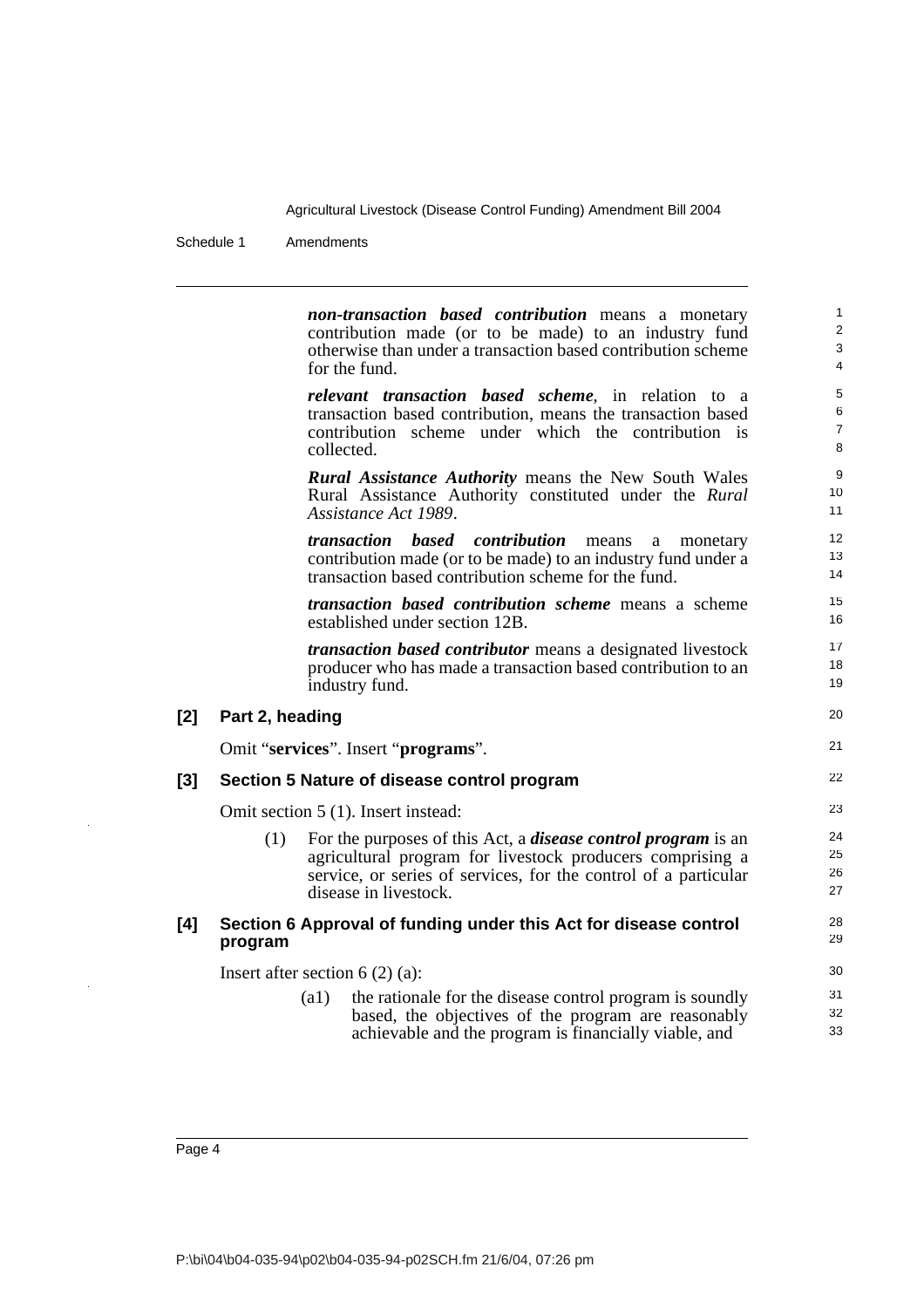Amendments Schedule 1

 $\ddot{\phantom{1}}$ 

| [5]   | Sections 6 (1), (2) and (4), 7 (3), 8 (1) and (4), 13 (1) and 14 (1)            |     |                                                                                                                                                                                                                                                                                                                                                                                                                                                                                                                                                                                                                                                                                     |                                                                      |  |  |  |
|-------|---------------------------------------------------------------------------------|-----|-------------------------------------------------------------------------------------------------------------------------------------------------------------------------------------------------------------------------------------------------------------------------------------------------------------------------------------------------------------------------------------------------------------------------------------------------------------------------------------------------------------------------------------------------------------------------------------------------------------------------------------------------------------------------------------|----------------------------------------------------------------------|--|--|--|
|       |                                                                                 |     | Omit "service" and "services" wherever occurring.                                                                                                                                                                                                                                                                                                                                                                                                                                                                                                                                                                                                                                   | $\overline{c}$                                                       |  |  |  |
|       |                                                                                 |     | Insert instead "program" and "programs" respectively.                                                                                                                                                                                                                                                                                                                                                                                                                                                                                                                                                                                                                               | 3                                                                    |  |  |  |
| [6]   |                                                                                 |     | <b>Section 8 Industry advisory committees</b>                                                                                                                                                                                                                                                                                                                                                                                                                                                                                                                                                                                                                                       | 4                                                                    |  |  |  |
|       |                                                                                 |     | Omit "programs" from section $8(4)(a)(i)$ . Insert instead "services".                                                                                                                                                                                                                                                                                                                                                                                                                                                                                                                                                                                                              | 5                                                                    |  |  |  |
| $[7]$ |                                                                                 |     | Section 8 (4) (a) (iv)                                                                                                                                                                                                                                                                                                                                                                                                                                                                                                                                                                                                                                                              | 6                                                                    |  |  |  |
|       |                                                                                 |     | Insert after section $8(4)(a)(iii)$ :<br>establishment<br>(iv)<br>the<br>and<br>operation<br>οf<br>any<br>transaction based contribution scheme to fund the<br>designated disease control program,                                                                                                                                                                                                                                                                                                                                                                                                                                                                                  | $\overline{7}$<br>8<br>9<br>10                                       |  |  |  |
| [8]   |                                                                                 |     | Part 3, heading                                                                                                                                                                                                                                                                                                                                                                                                                                                                                                                                                                                                                                                                     | 11                                                                   |  |  |  |
|       |                                                                                 |     | Omit the heading. Insert instead:                                                                                                                                                                                                                                                                                                                                                                                                                                                                                                                                                                                                                                                   | 12                                                                   |  |  |  |
|       | Part 3<br><b>Industry funding</b><br><b>Division 1</b><br><b>Industry funds</b> |     |                                                                                                                                                                                                                                                                                                                                                                                                                                                                                                                                                                                                                                                                                     |                                                                      |  |  |  |
|       | <b>8A</b>                                                                       |     | <b>Fund administrators</b>                                                                                                                                                                                                                                                                                                                                                                                                                                                                                                                                                                                                                                                          | 15                                                                   |  |  |  |
|       |                                                                                 | (1) | The Minister may, in an order made under section 6 or by<br>subsequent order published in the Gazette, appoint any of the<br>following to be the fund administrator for an industry fund<br>established (or to be established) for a designated disease<br>control program if satisfied that the person or persons is or are<br>qualified to administer the fund:<br>the Director-General,<br>(a)<br>(b)<br>the Rural Assistance Authority,<br>a statutory corporation or any other body corporate,<br>(c)<br>the trustees of a trust (but only if the Minister is<br>(d)<br>satisfied that the trust deed makes appropriate provision<br>for the trustees to administer the fund). | 16<br>17<br>18<br>19<br>20<br>21<br>22<br>23<br>24<br>25<br>26<br>27 |  |  |  |
|       |                                                                                 |     |                                                                                                                                                                                                                                                                                                                                                                                                                                                                                                                                                                                                                                                                                     |                                                                      |  |  |  |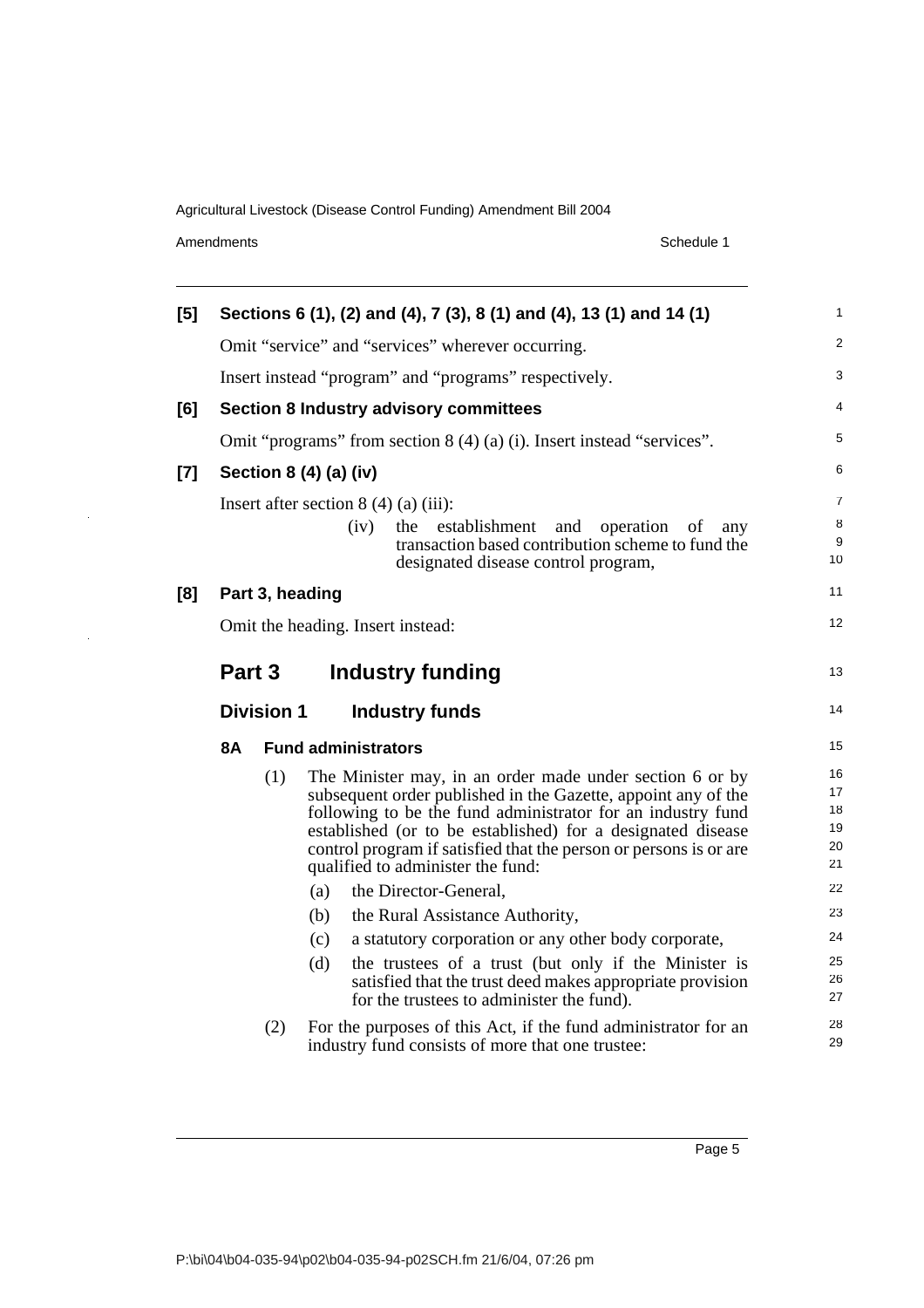Schedule 1 Amendments

|      |                  | (a)<br>any function conferred or imposed by or under this Act<br>on the fund administrator is taken to be conferred or<br>imposed on each trustee, and                                                                                                                                              |
|------|------------------|-----------------------------------------------------------------------------------------------------------------------------------------------------------------------------------------------------------------------------------------------------------------------------------------------------|
|      |                  | if a decision is not supported by all the trustees—a<br>(b)<br>decision of the majority of the trustees is taken to be the<br>decision of the fund administrator, and                                                                                                                               |
|      |                  | any trustee who knowingly authorised or permitted a<br>(c)<br>contravention of a provision of this Act or the<br>regulations by another trustee is also taken to have<br>contravened the provision and is liable on conviction to<br>any penalty specified for a contravention of the<br>provision. |
|      | (3)              | A fund administrator for an industry fund is subject to the<br>direction and control of the Minister except in relation to any<br>advice or report given to the Director-General or Minister<br>concerning the operation of the fund.                                                               |
|      | (4)              | Nothing in subsection (3) authorises the Minister to direct a<br>fund administrator for an industry fund who administers the<br>fund as a trustee to do an act, or omit to do an act, that would<br>constitute a breach of the trust concerned.                                                     |
|      | (5)              | If a fund administrator for an industry fund is not the<br>Director-General, it is the duty of the Director-General to<br>keep under review the activities of the administrator and to<br>make regular reports to the Minister on the administration of<br>the fund by the administrator.           |
| [9]  | control programs | Section 9 Establishment of industry fund for designated disease                                                                                                                                                                                                                                     |
|      |                  | Omit section 9 (1). Insert instead:                                                                                                                                                                                                                                                                 |
|      | (1)              | An industry fund is to be established for each designated<br>disease control program.                                                                                                                                                                                                               |
|      | (1A)             | The fund administrator for an industry fund is to establish the<br>fund.                                                                                                                                                                                                                            |
| [10] |                  | Section 9 (2) and (3)                                                                                                                                                                                                                                                                               |
|      | occurring.       | Omit "Director-General" and "industry contribution fund" wherever                                                                                                                                                                                                                                   |
|      |                  | Insert instead "fund administrator" and "industry fund" respectively.                                                                                                                                                                                                                               |
|      |                  |                                                                                                                                                                                                                                                                                                     |

 $\ddot{\phantom{a}}$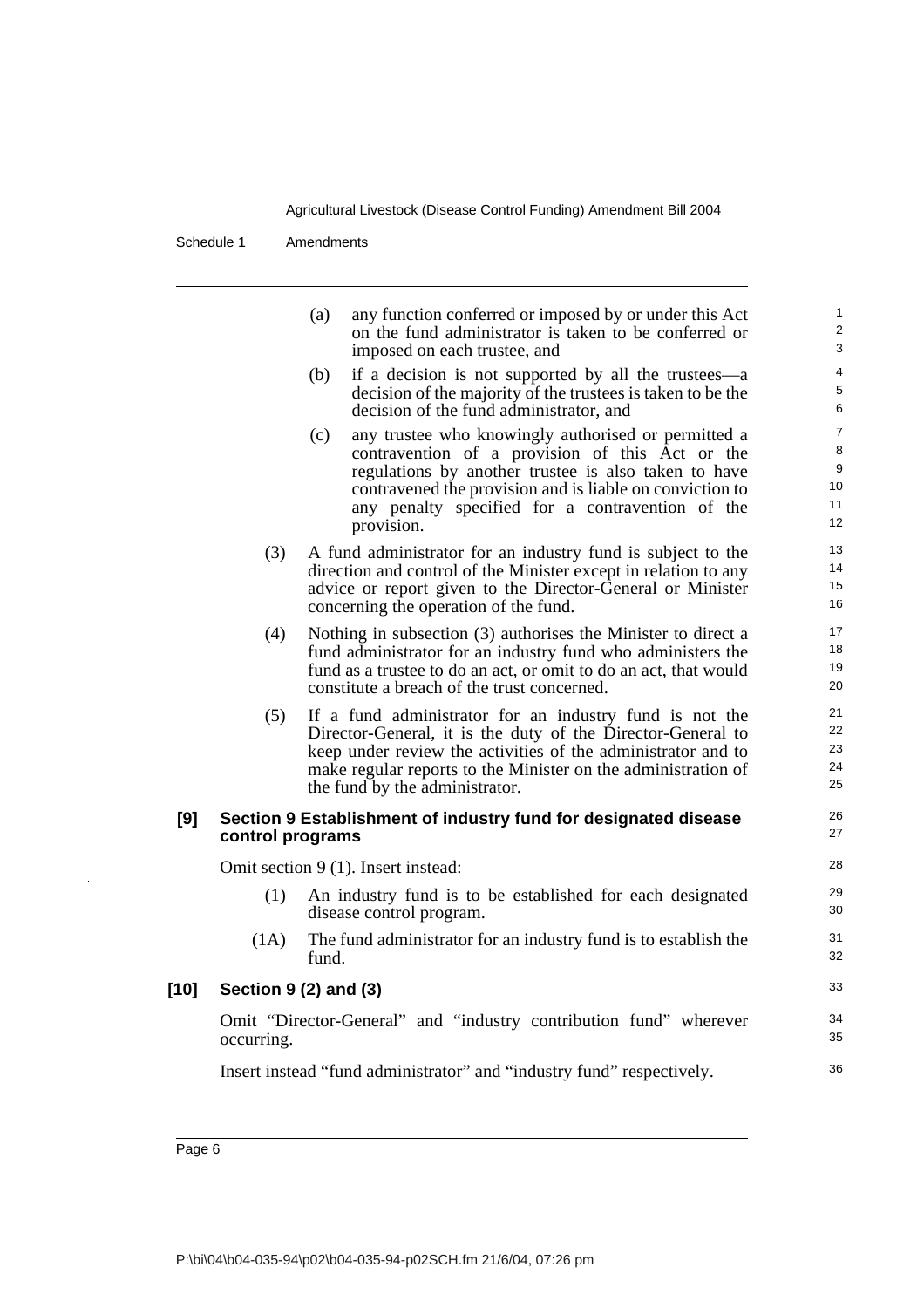Amendments Schedule 1

J.

J.

i.

| $[11]$ | Section 9 (2A)    |                                                                                                                                                                                                                                                                                           |                            |  |
|--------|-------------------|-------------------------------------------------------------------------------------------------------------------------------------------------------------------------------------------------------------------------------------------------------------------------------------------|----------------------------|--|
|        |                   | Insert after section $9(2)$ :                                                                                                                                                                                                                                                             | $\overline{2}$             |  |
|        | (2A)              | A separate account is to be maintained in an industry fund in<br>relation to each of the following:                                                                                                                                                                                       | 3<br>4                     |  |
|        |                   | non-transaction based contributions to the fund,<br>(a)                                                                                                                                                                                                                                   | 5                          |  |
|        |                   | transaction based contributions to the fund,<br>(b)                                                                                                                                                                                                                                       | 6                          |  |
|        |                   | industry levies that are paid into the fund,<br>(c)                                                                                                                                                                                                                                       | 7                          |  |
|        |                   | (d)<br>any other money paid into the fund.                                                                                                                                                                                                                                                | 8                          |  |
| $[12]$ | <b>Section 10</b> |                                                                                                                                                                                                                                                                                           | 9                          |  |
|        |                   | Omit the section. Insert instead:                                                                                                                                                                                                                                                         | 10                         |  |
|        | 10                | <b>Purpose of industry fund</b>                                                                                                                                                                                                                                                           | 11                         |  |
|        |                   | The purpose of an industry fund is to provide a means by<br>which contributions and other payments can be made to the<br>fund by relevant designated livestock producers and other<br>persons and bodies to fund the provision of services under a<br>designated disease control program. | 12<br>13<br>14<br>15<br>16 |  |
| $[13]$ | <b>Section 11</b> |                                                                                                                                                                                                                                                                                           | 17                         |  |
|        |                   | Omit the section. Insert instead:                                                                                                                                                                                                                                                         | 18                         |  |
|        | 11                | <b>Payments into industry fund</b>                                                                                                                                                                                                                                                        | 19                         |  |
|        |                   | There is payable into an industry fund:                                                                                                                                                                                                                                                   | 20                         |  |
|        |                   | received<br>from non-transaction<br>(a)<br>money<br>based<br>contributions to the fund by the relevant designated<br>livestock producers, and                                                                                                                                             | 21<br>22<br>23             |  |
|        |                   | money received<br>from<br>non-transaction<br>(b)<br>based<br>contributions to the fund by any other person or body,<br>and                                                                                                                                                                | 24<br>25<br>26             |  |
|        |                   | money received from transaction based contributions<br>(c)<br>collected under a transaction based contribution<br>scheme established for the fund, and                                                                                                                                    | 27<br>28<br>29             |  |
|        |                   | money received from an industry levy under this Part<br>(d)<br>for the designated disease control program concerned,<br>and                                                                                                                                                               | 30<br>31<br>32             |  |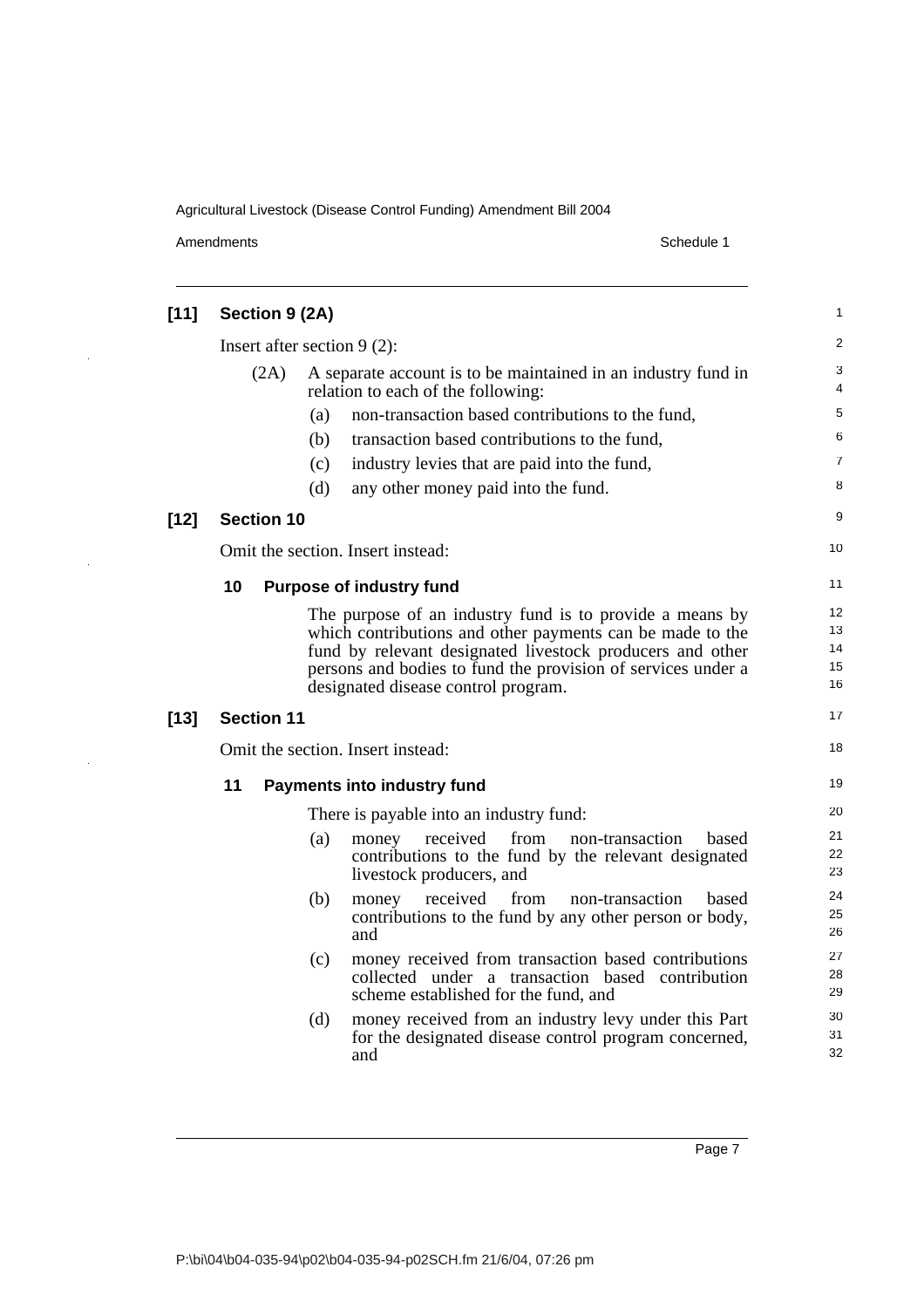Schedule 1 Amendments

 $[14]$ 

|    | (e)<br>money advanced (if any) by the Treasurer for the fund,<br>and |     |                                                                                                                                                                                                                                                               |                             |  |
|----|----------------------------------------------------------------------|-----|---------------------------------------------------------------------------------------------------------------------------------------------------------------------------------------------------------------------------------------------------------------|-----------------------------|--|
|    |                                                                      | (f) | money appropriated (if any) by Parliament for the<br>purposes of the fund, and                                                                                                                                                                                | 3<br>4                      |  |
|    |                                                                      | (g) | money required by law to be paid to the fund.                                                                                                                                                                                                                 | 5                           |  |
|    | <b>Section 12</b>                                                    |     |                                                                                                                                                                                                                                                               | 6                           |  |
|    |                                                                      |     | Omit the section. Insert instead:                                                                                                                                                                                                                             | $\overline{7}$              |  |
| 12 |                                                                      |     | Payments out of industry fund                                                                                                                                                                                                                                 | 8                           |  |
|    | (1)                                                                  |     | There is payable from an industry fund:                                                                                                                                                                                                                       | 9                           |  |
|    |                                                                      | (a) | the costs of the relevant designated disease control<br>program paid in accordance with any approved policy<br>and priority guidelines for the fund, and                                                                                                      | 10<br>11<br>12 <sup>2</sup> |  |
|    |                                                                      | (b) | the costs of administration of the fund including (but)<br>not limited to) the following:                                                                                                                                                                     | 13<br>14                    |  |
|    |                                                                      |     | (i)<br>the allowances payable to members of the<br>relevant industry advisory committee and any<br>other expenses of the committee,                                                                                                                           | 15<br>16<br>17              |  |
|    |                                                                      |     | the costs of collection of transaction based<br>(ii)<br>contributions and industry levies payable to the<br>fund,                                                                                                                                             | 18<br>19<br>20              |  |
|    |                                                                      |     | the payment of fees to collection agents for a<br>(iii)<br>transaction based contribution scheme for the<br>fund for the collection of transaction based<br>contributions (but only where such payment is<br>authorised under the scheme), and                | 21<br>22<br>23<br>24<br>25  |  |
|    |                                                                      | (c) | the refund to persons of the whole or part of their<br>transaction based contributions under section 12E that<br>have been paid into the fund, and                                                                                                            | 26<br>27<br>28              |  |
|    |                                                                      | (d) | money required by law to be paid from the fund.                                                                                                                                                                                                               | 29                          |  |
|    | (2)                                                                  |     | For the purposes of subsection $(1)$ $(a)$ , approved policy and<br><i>priority guidelines</i> for a fund are any guidelines about the<br>policies and priorities for expenditure from the fund that have<br>been approved by the Minister from time to time. | 30<br>31<br>32<br>33        |  |
|    | (3)                                                                  |     | Without limiting subsection (2), any approved policy and<br>priority guidelines for a fund may deal with any or all of the<br>following matters:                                                                                                              | 34<br>35<br>36              |  |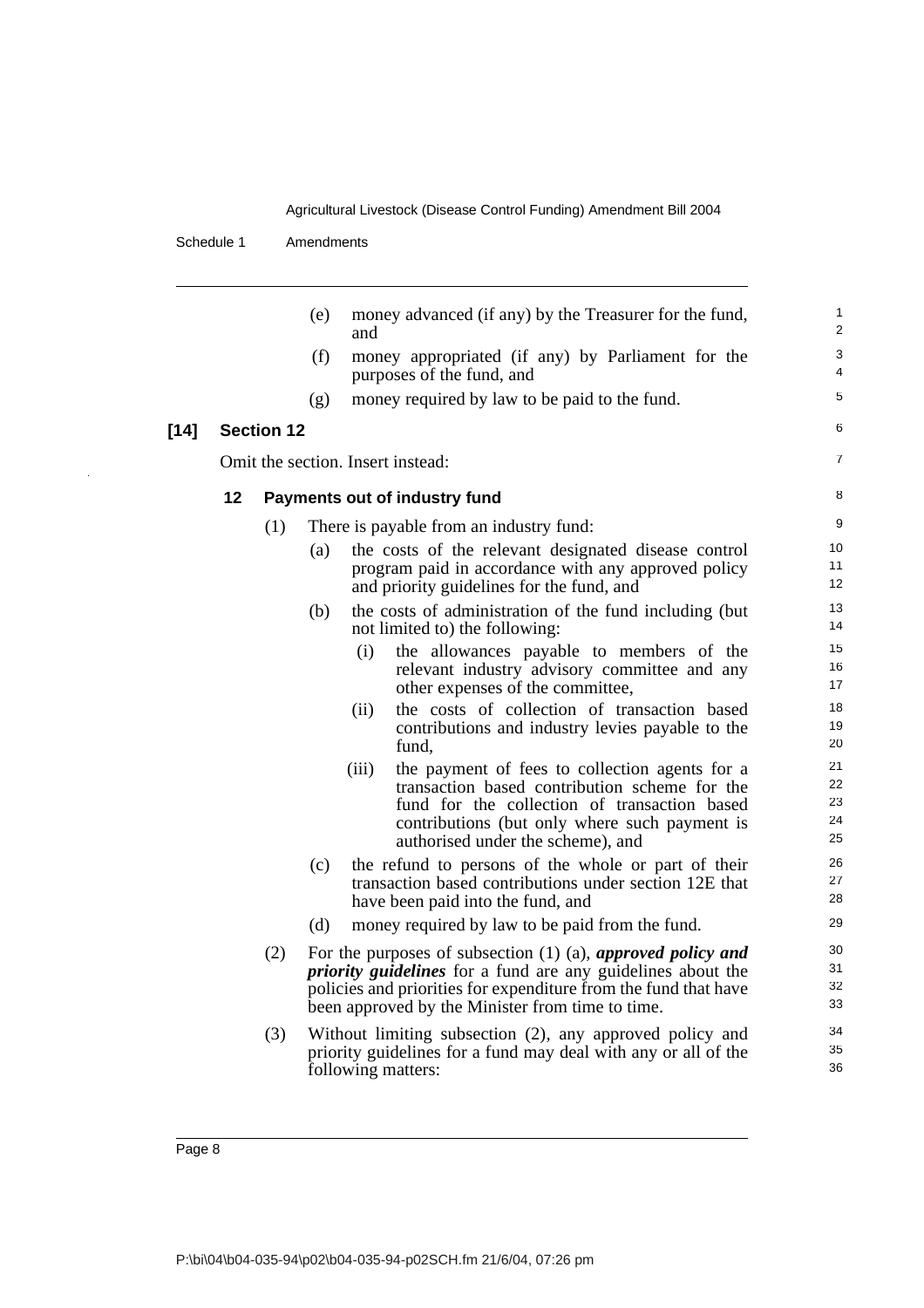Amendments Schedule 1

 $\bar{z}$ 

|        |                                                                          |                      | (a)                          | the manner in which the service or services that<br>comprise the designated disease control program will<br>be funded,                                                                                                                                                                                                                         | $\mathbf{1}$<br>$\overline{2}$<br>3 |  |
|--------|--------------------------------------------------------------------------|----------------------|------------------------------|------------------------------------------------------------------------------------------------------------------------------------------------------------------------------------------------------------------------------------------------------------------------------------------------------------------------------------------------|-------------------------------------|--|
|        |                                                                          |                      | (b)                          | the funding priorities of the fund and who should<br>receive funding,                                                                                                                                                                                                                                                                          | 4<br>5                              |  |
|        |                                                                          |                      | (c)                          | the services under the designated disease control<br>program to which transaction based contributors are to<br>be entitled.                                                                                                                                                                                                                    | 6<br>$\overline{7}$<br>8            |  |
|        |                                                                          | (4)                  |                              | Before approving any policy and priority guidelines for a<br>fund, the Minister is to have regard to any advice of the<br>industry advisory committee for the designated disease<br>control program concerned and the fund administrator about<br>the policies and priorities for expenditure from the fund.                                   | 9<br>10<br>11<br>12<br>13           |  |
| $[15]$ |                                                                          |                      | Part 3, Division 2           |                                                                                                                                                                                                                                                                                                                                                | 14                                  |  |
|        |                                                                          |                      | <b>Insert before Part 4:</b> |                                                                                                                                                                                                                                                                                                                                                | 15                                  |  |
|        |                                                                          | <b>Division 2</b>    |                              | <b>Contribution based funding</b>                                                                                                                                                                                                                                                                                                              | 16                                  |  |
|        |                                                                          | <b>Subdivision 1</b> |                              | <b>Non-transaction based contributions</b>                                                                                                                                                                                                                                                                                                     | 17                                  |  |
|        | 12A                                                                      |                      |                              | <b>Making of non-transaction based contributions</b>                                                                                                                                                                                                                                                                                           | 18                                  |  |
|        |                                                                          | (1)                  |                              | A non-transaction based contribution to an industry fund may<br>be made by any designated livestock producer or other person<br>or body that wishes to do so.                                                                                                                                                                                  | 19<br>20<br>21                      |  |
|        |                                                                          | (2)                  |                              | In particular, rural lands protection boards, local councils and<br>other public or local authorities are authorised by this section<br>to make non-transaction based contributions to an industry<br>fund if they wish to do so.                                                                                                              | 22<br>23<br>24<br>25                |  |
|        | <b>Subdivision 2</b><br><b>Transaction based contribution</b><br>schemes |                      |                              |                                                                                                                                                                                                                                                                                                                                                |                                     |  |
|        | 12B                                                                      |                      |                              | <b>Establishment of transaction based contribution schemes</b>                                                                                                                                                                                                                                                                                 | 28                                  |  |
|        |                                                                          | (1)                  |                              | The Minister may, by order published in the Gazette, establish<br>a scheme for the collection from designated livestock<br>producers of contributions based on their livestock<br>transactions for payment into the industry fund for the<br>designated disease control program concerned (a <i>transaction</i><br>based contribution scheme). | 29<br>30<br>31<br>32<br>33<br>34    |  |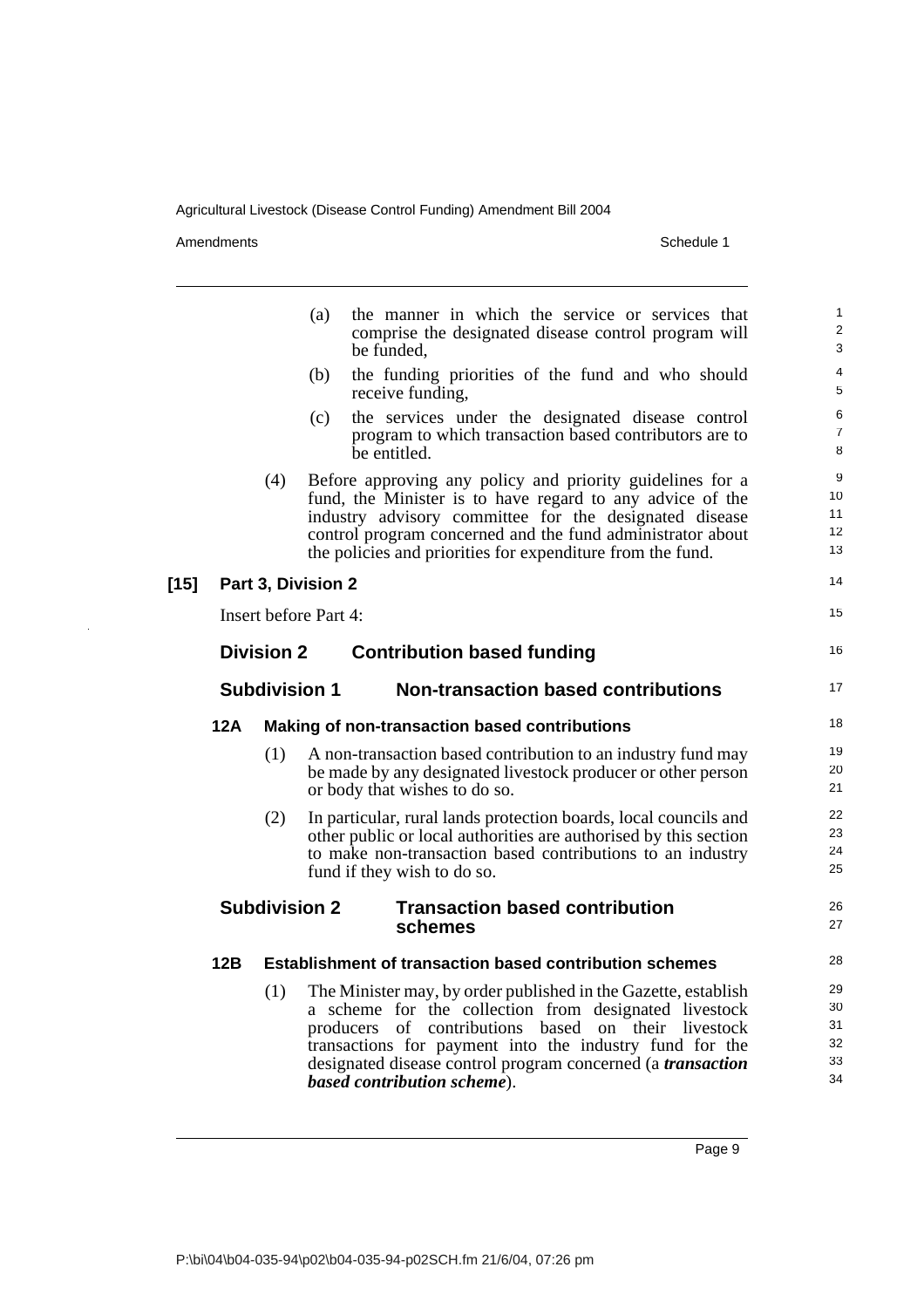Schedule 1 Amendments

| (2) |           | A transaction based contribution scheme is to make provision<br>for or with respect to the following matters:                                                                                                 | 1<br>$\overline{2}$      |
|-----|-----------|---------------------------------------------------------------------------------------------------------------------------------------------------------------------------------------------------------------|--------------------------|
|     | (a)       | the livestock transactions by reference to which<br>contributions under the scheme are to be collected,                                                                                                       | 3<br>$\overline{4}$      |
|     | (b)       | designated livestock producers from whom<br>the<br>contributions are to be collected under the scheme,                                                                                                        | 5<br>6                   |
|     | (c)       | the amount of a contribution (or the manner in which<br>the amount of a contribution is to be calculated) under<br>the scheme,                                                                                | $\overline{7}$<br>8<br>9 |
|     | (d)       | the times and manner in which contributions are to be<br>collected under the scheme and paid into the industry<br>fund for which the scheme is established,                                                   | 10<br>11<br>12           |
|     | (e)       | the collection agents who are authorised to collect<br>contributions for the scheme.                                                                                                                          | 13<br>14                 |
| (3) |           | A transaction based contribution scheme may also:                                                                                                                                                             | 15                       |
|     | (a)       | extend the period within which a transaction based<br>contributor may apply for a refund of a transaction<br>based contribution for the purposes of section $12E(1)$ ,<br>and                                 | 16<br>17<br>18<br>19     |
|     | (b)       | authorise the payment of fees to collection agents for<br>the scheme out of the industry fund concerned and<br>specify the fees that are payable.                                                             | 20<br>21<br>22           |
| (4) |           | The Minister may not establish a transaction<br>based<br>contribution scheme for an industry fund unless:                                                                                                     | 23<br>24                 |
|     | (a)       | the Minister has been advised by the industry advisory<br>committee concerned that the scheme is necessary to<br>provide sufficient funds to provide the designated<br>disease control program concerned, and | 25<br>26<br>27<br>28     |
|     | (b)       | the Minister is satisfied that the relevant livestock<br>industry<br>has been<br>consulted<br>concerning<br>the<br>establishment of the scheme.                                                               | 29<br>30<br>31           |
|     | (5)<br>is | A statement in an order made under this section that the<br>Minister has complied with the requirements of subsection (4)<br>evidence of compliance<br>conclusive<br>with<br>those<br>requirements.           | 32<br>33<br>34<br>35     |
| (6) |           | Sections 40 (Notice of statutory rules to be tabled) and 41<br>(Disallowance of statutory rules) of the Interpretation                                                                                        | 36<br>37                 |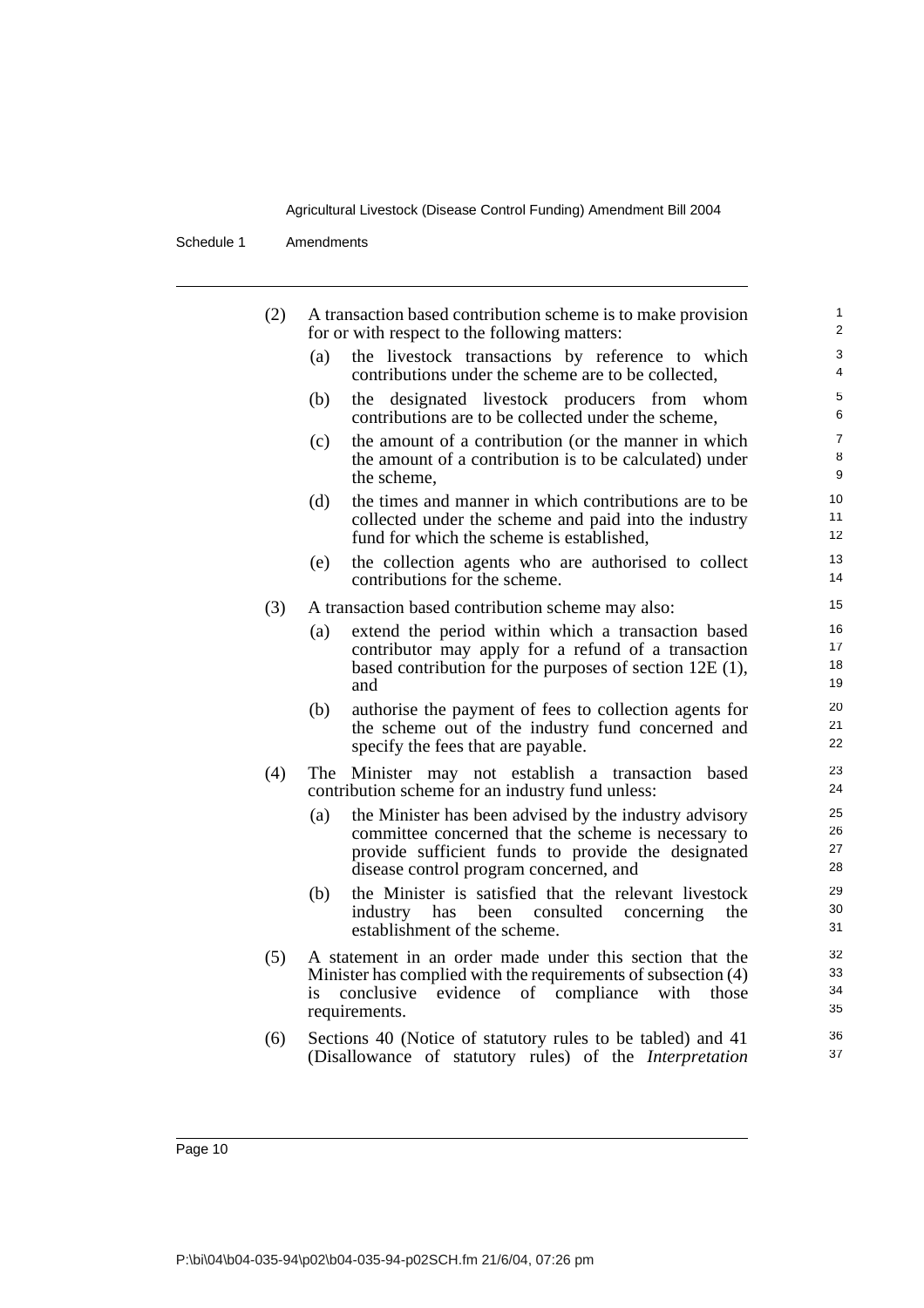Amendments Schedule 1

*Act 1987* apply to an order made under this section in the same way as they apply to a statutory rule. **12C Collection of transaction based contributions** (1) A collection agent for a transaction based contribution scheme is authorised to collect any contribution payable under the scheme in connection with a livestock transaction from a designated livestock producer to which the scheme applies. (2) A collection agent for a transaction based contribution scheme must: (a) collect from the proceeds of any livestock transaction of a designated livestock producer to which the scheme applies such contributions as may be provided by the scheme at such times and in such manner as may be provided by the scheme, and (b) pay any contribution the agent collects under the scheme to the fund administrator for the industry fund for which the scheme was established at the time and in the manner provided by the scheme, and (c) keep such records concerning the collection and payment of such contributions as may be prescribed by the regulations. Maximum penalty: 100 penalty units. (3) A collection agent for a transaction based contribution scheme who collects a transaction based contribution from a livestock producer must provide the livestock producer from whom the contribution was collected with a written receipt (whether on the document evidencing the livestock transaction concerned or otherwise) immediately after the collection of the contribution that indicates the following: (a) the name of the livestock producer, (b) the livestock transaction concerned, (c) the amount of the contribution concerned and the date on which it was collected, (d) the name of the collection agent. Maximum penalty: 100 penalty units. 1  $\overline{2}$ 3 4 5 6 7 8 **9** 10 11 12 13 14 15 16 17 18 19 20 21 22 23 24 25 26 27 28 29 30 31 32 33 34 35 36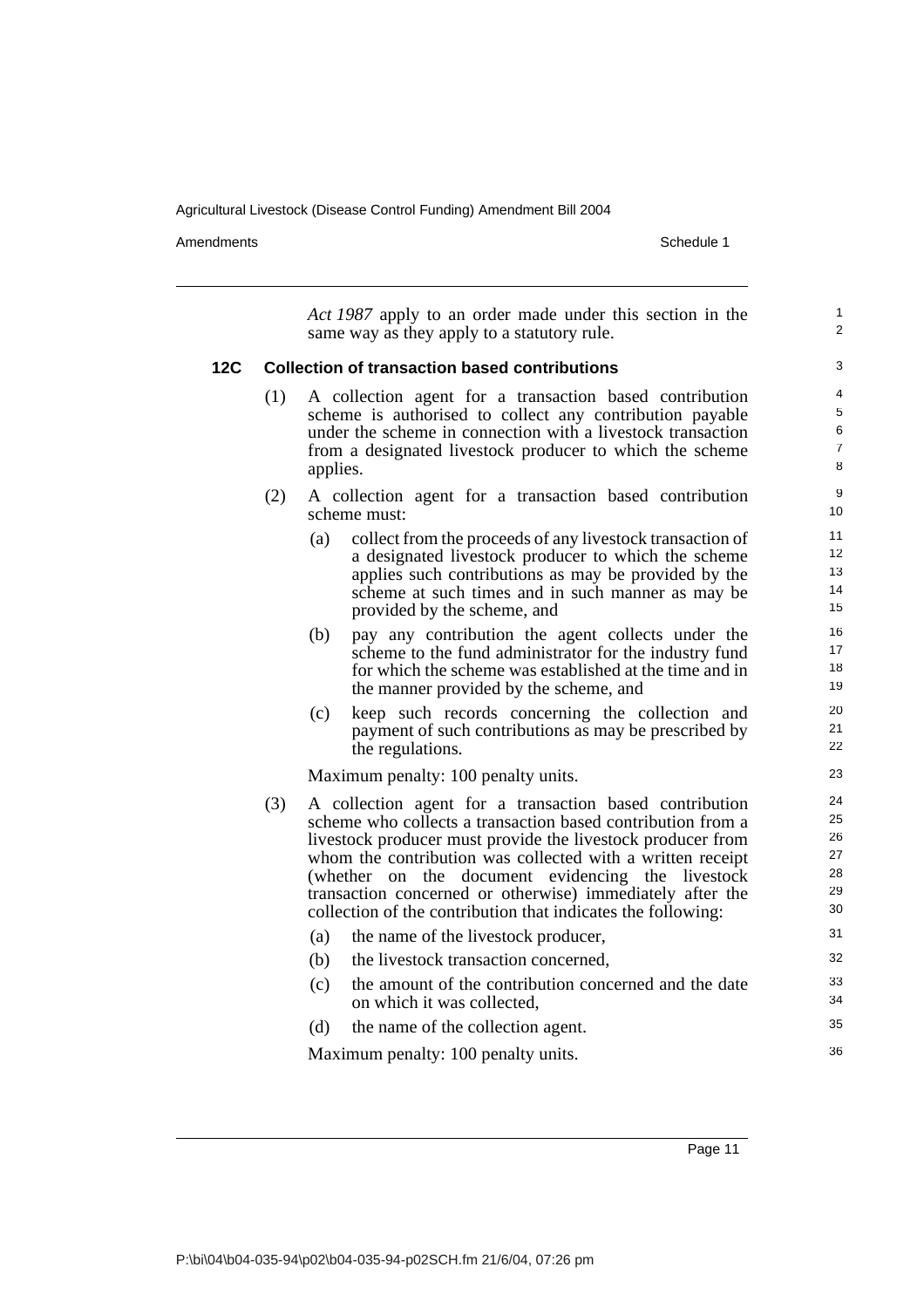Schedule 1 Amendments

(4) A collection agent for a transaction based contribution scheme must produce any records concerning the collection or payment of contributions under the scheme in accordance with any written request of the Director-General or fund administrator for the industry fund for which the scheme was established within the period of 7 days after receiving the request.

Maximum penalty: 100 penalty units.

#### **12D Entitlements to services under designated disease control program**

- (1) A transaction based contributor to an industry fund is entitled during any financial year to receive such services under a designated disease control program as may be specified for such a contributor in the approved policy and priority guidelines for the fund if:
	- (a) the contributor has paid at least one transaction based contribution under the relevant transaction based contribution scheme during the previous financial year, and
	- (b) the contributor has not obtained a refund of any transaction based contribution paid by the contributor under the relevant transaction based contribution scheme during the previous financial year.
- (2) A receipt of the kind referred to in section 12C (3) is evidence that the livestock producer named in the receipt made the transaction based contribution specified in the receipt on the date specified in the receipt.
- (3) Despite subsection (1), a fund administrator for an industry fund for a designated disease control program may refuse to provide a service to a designated livestock producer if the fund administrator is satisfied that the producer negligently or intentionally contributed to the outbreak or the spread of the designated disease for which the service is sought.
- (4) Nothing in this section prevents a person who is not a transaction based contributor to an industry fund or any other person from receiving a service under a designated disease control program if the fund administrator decides to provide the service to that person.

Page 12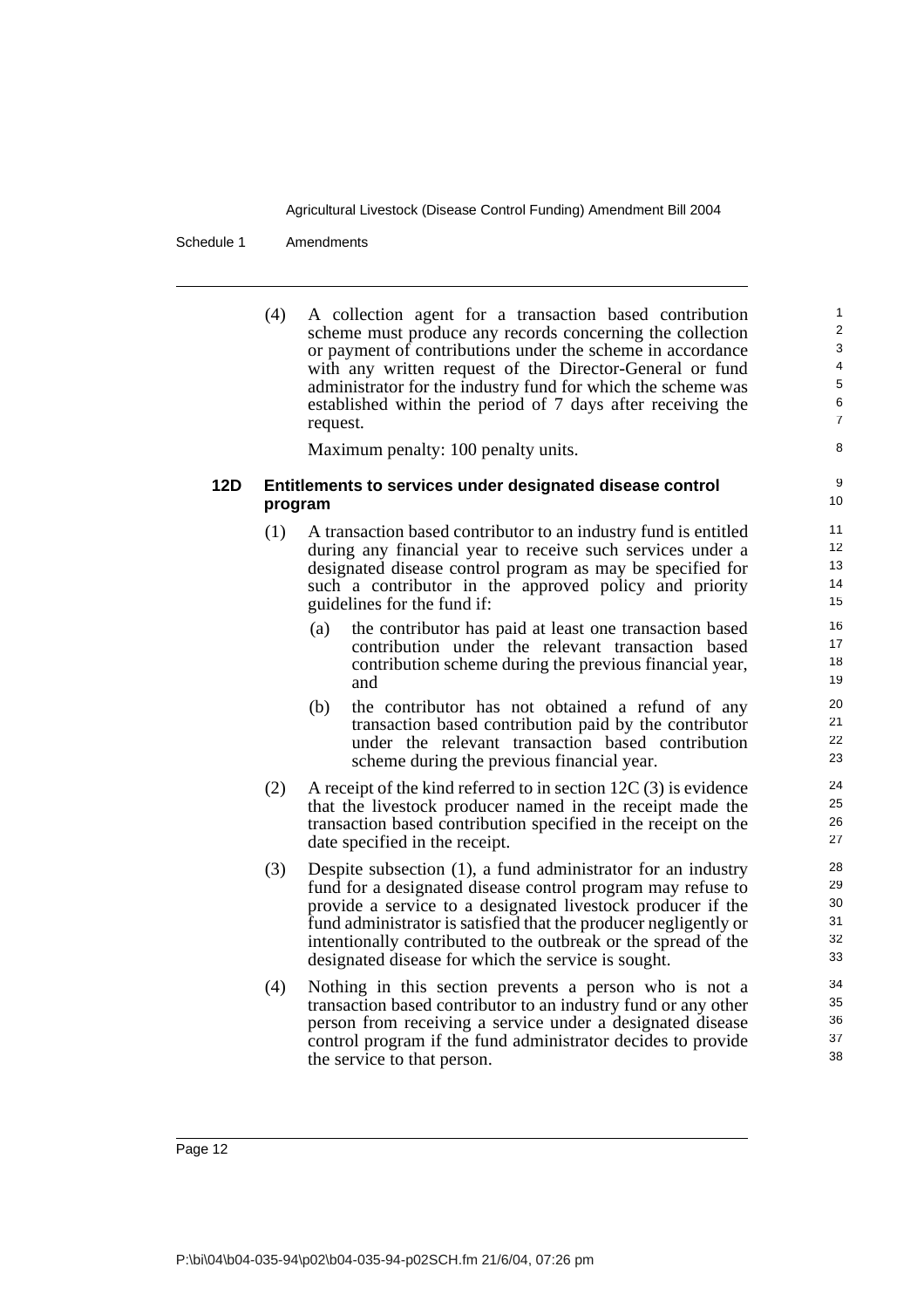Amendments Schedule 1

l,

 $\bar{z}$ 

|        | 12E                                                                                                                                                       | <b>Refunds of transaction based contributions</b> |     |                                                                                                                                                                                                                                                                                                                                                                                                                                                |                                              |  |  |
|--------|-----------------------------------------------------------------------------------------------------------------------------------------------------------|---------------------------------------------------|-----|------------------------------------------------------------------------------------------------------------------------------------------------------------------------------------------------------------------------------------------------------------------------------------------------------------------------------------------------------------------------------------------------------------------------------------------------|----------------------------------------------|--|--|
|        |                                                                                                                                                           | (1)                                               |     | A transaction based contributor to an industry fund during a<br>financial year is entitled to a refund of the contribution from<br>the fund administrator if the contributor makes an application<br>to the fund administrator no later than 7 days (or such greater<br>period as may be specified under the relevant transaction<br>based contribution scheme) after the end of the financial year<br>during which the contribution was made. | 2<br>3<br>4<br>5<br>6<br>$\overline{7}$<br>8 |  |  |
|        |                                                                                                                                                           | (2)                                               |     | The fund administrator for the industry fund to which the<br>transaction based contribution was made is responsible for<br>making refunds under this section.                                                                                                                                                                                                                                                                                  | 9<br>10<br>11                                |  |  |
|        | (3)<br>Applications for, and payment of, the refund are to be made<br>in accordance with such procedures as the Minister<br>determines from time to time. |                                                   |     |                                                                                                                                                                                                                                                                                                                                                                                                                                                |                                              |  |  |
| $[16]$ |                                                                                                                                                           |                                                   |     | Part 3, Division 3, heading                                                                                                                                                                                                                                                                                                                                                                                                                    | 15                                           |  |  |
|        |                                                                                                                                                           | Omit the heading to Part 4. Insert instead:       |     |                                                                                                                                                                                                                                                                                                                                                                                                                                                |                                              |  |  |
|        |                                                                                                                                                           | <b>Division 3</b>                                 |     | Industry levy based funding                                                                                                                                                                                                                                                                                                                                                                                                                    | 17                                           |  |  |
| $[17]$ |                                                                                                                                                           |                                                   |     | Section 13 Imposition of industry levy                                                                                                                                                                                                                                                                                                                                                                                                         | 18                                           |  |  |
|        |                                                                                                                                                           |                                                   |     | Omit section 13 (2). Insert instead:                                                                                                                                                                                                                                                                                                                                                                                                           | 19                                           |  |  |
|        |                                                                                                                                                           | (2)                                               |     | The Minister may give such an authorisation if:                                                                                                                                                                                                                                                                                                                                                                                                | 20                                           |  |  |
|        |                                                                                                                                                           |                                                   | (a) | the Minister is satisfied, having regard to advice of the<br>industry advisory committee concerned, that the<br>relevant industry fund may not be sufficient to fund the<br>necessary program, and                                                                                                                                                                                                                                             | 21<br>22<br>23<br>24                         |  |  |
|        |                                                                                                                                                           |                                                   | (b) | the Minister is satisfied that the relevant livestock<br>industry has been consulted concerning the imposition<br>of the levy.                                                                                                                                                                                                                                                                                                                 | 25<br>26<br>27                               |  |  |
| $[18]$ |                                                                                                                                                           |                                                   |     | Section 14 Liability to pay industry levy                                                                                                                                                                                                                                                                                                                                                                                                      | 28                                           |  |  |
|        |                                                                                                                                                           |                                                   |     | Omit section $14(2)$ and $(3)$ .                                                                                                                                                                                                                                                                                                                                                                                                               | 29                                           |  |  |
| $[19]$ |                                                                                                                                                           |                                                   |     | <b>Section 15 Levy period</b>                                                                                                                                                                                                                                                                                                                                                                                                                  | 30                                           |  |  |
|        |                                                                                                                                                           | Omit "commencing 1 July" from section 15 (1).     |     |                                                                                                                                                                                                                                                                                                                                                                                                                                                |                                              |  |  |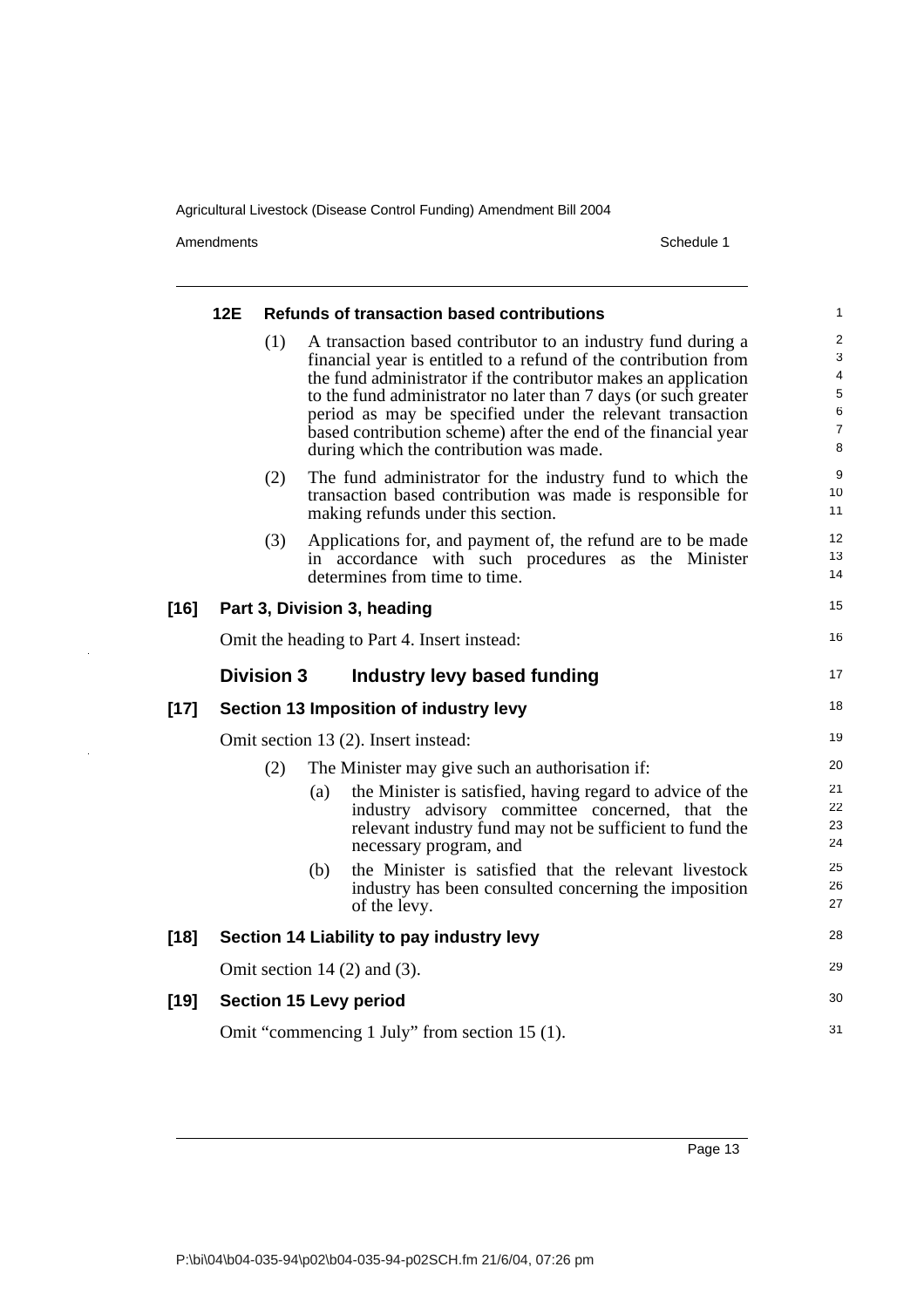Schedule 1 Amendments

J.

 $\bar{z}$ 

l,

| $[20]$ | <b>Section 16 Amount of industry levy</b> |                           |                                                                                                                                                                                                               |                      |  |  |
|--------|-------------------------------------------|---------------------------|---------------------------------------------------------------------------------------------------------------------------------------------------------------------------------------------------------------|----------------------|--|--|
|        |                                           |                           | Insert after section $16(1)$ :                                                                                                                                                                                | $\overline{a}$       |  |  |
|        |                                           | (1A)                      | The Minister may make a subsequent order fixing a rate under<br>subsection $(1)$ if:                                                                                                                          |                      |  |  |
|        |                                           |                           | the Minister is satisfied, having regard to advice of the<br>(a)<br>industry advisory committee concerned, that the<br>amount of the levy to be fixed is appropriate, and                                     | 5<br>6<br>7          |  |  |
|        |                                           |                           | the Minister is satisfied that the relevant livestock<br>(b)<br>industry has been consulted concerning the amount of<br>the levy.                                                                             | 8<br>9<br>10         |  |  |
|        |                                           | (1B)                      | A statement in an order giving any such authorisation that the<br>complied with the requirements<br>Minister<br>has<br>of<br>subsection (1A) is conclusive evidence of compliance with<br>those requirements. | 11<br>12<br>13<br>14 |  |  |
| $[21]$ |                                           |                           | Sections 17-20                                                                                                                                                                                                | 15                   |  |  |
|        | Omit the sections.                        |                           |                                                                                                                                                                                                               |                      |  |  |
| $[22]$ | <b>Section 21 Application</b>             |                           |                                                                                                                                                                                                               |                      |  |  |
|        |                                           |                           | Omit "Part 4". Insert instead "Division 3 of Part 3".                                                                                                                                                         | 18                   |  |  |
| $[23]$ |                                           |                           | Part 5A, heading                                                                                                                                                                                              | 19                   |  |  |
|        | Insert before section 25:                 |                           |                                                                                                                                                                                                               |                      |  |  |
|        |                                           | Part 5A                   | Review of funding decisions by<br><b>Administrative Decisions Tribunal</b>                                                                                                                                    | 21<br>22             |  |  |
| $[24]$ |                                           |                           | Section 25 Review of industry levy based funding decisions                                                                                                                                                    | 23                   |  |  |
|        |                                           | Omit section $25(1)(c)$ . |                                                                                                                                                                                                               |                      |  |  |
| $[25]$ |                                           | <b>Section 25A</b>        |                                                                                                                                                                                                               | 25                   |  |  |
|        |                                           | Insert after section 25:  |                                                                                                                                                                                                               |                      |  |  |
|        | 25A                                       |                           | Review of transaction based contribution funding decisions                                                                                                                                                    | 27                   |  |  |
|        |                                           | (1)                       | A person from whom a transaction based contribution to an<br>industry fund has been or may be collected under this Act may<br>apply to the Administrative Decisions Tribunal for a review                     | 28<br>29<br>30       |  |  |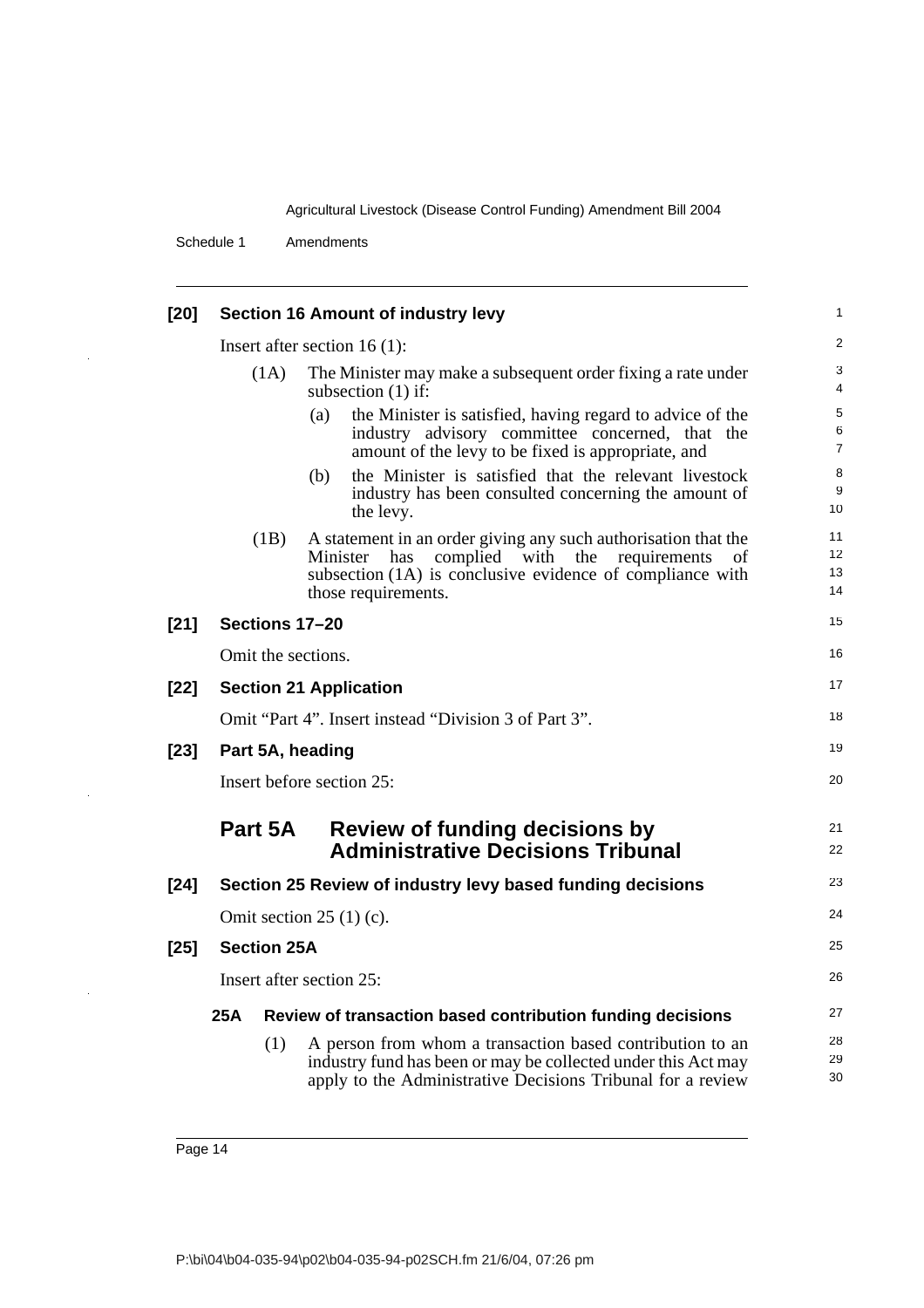Amendments Schedule 1

of any of the following decisions of the Director-General or the fund administrator for the fund with respect to the contribution: (a) a decision that the contribution is to be collected from the person, (b) a decision as to the amount of the contribution that is to be collected from the person, (c) a decision not to make a refund to the person under section 12E, (d) a decision that the person is not entitled to receive a service under the designated disease control program. (2) If a collection agent for the relevant transaction based contribution scheme makes a decision of the kind referred to in subsection (1) (a) or (b), the Director-General is taken to have made that decision for the purposes of an application under subsection (1). (3) If a fund administrator for an industry fund has not determined an application for a refund of a transaction based contribution to the fund within 28 days after the application is made, the fund administrator is taken to have refused to make the refund for the purposes of an application to the Tribunal under subsection (1). **[26] Section 26 Investment of money in industry funds** Omit "The Minister is to invest money in an industry fund" and "power on the Minister" from section 26 (1). Insert instead "The fund administrator for an industry fund is (subject to any directions of the Minister) to invest money in the fund" and "power on the fund administrator" respectively. **[27] Section 26A** Insert after section 26: **26A Deficits in industry funds** A fund administrator for an industry fund must not make payments out of the fund if the fund is in deficit, or would be in deficit if the payments were made, unless the fund 1  $\overline{2}$ 3 4 5 6 7 8 9 10 11 12 13 14 15 16 17 18 19 20 21 22 23 24 25 26 27 28  $29$ 30 31 32 33 34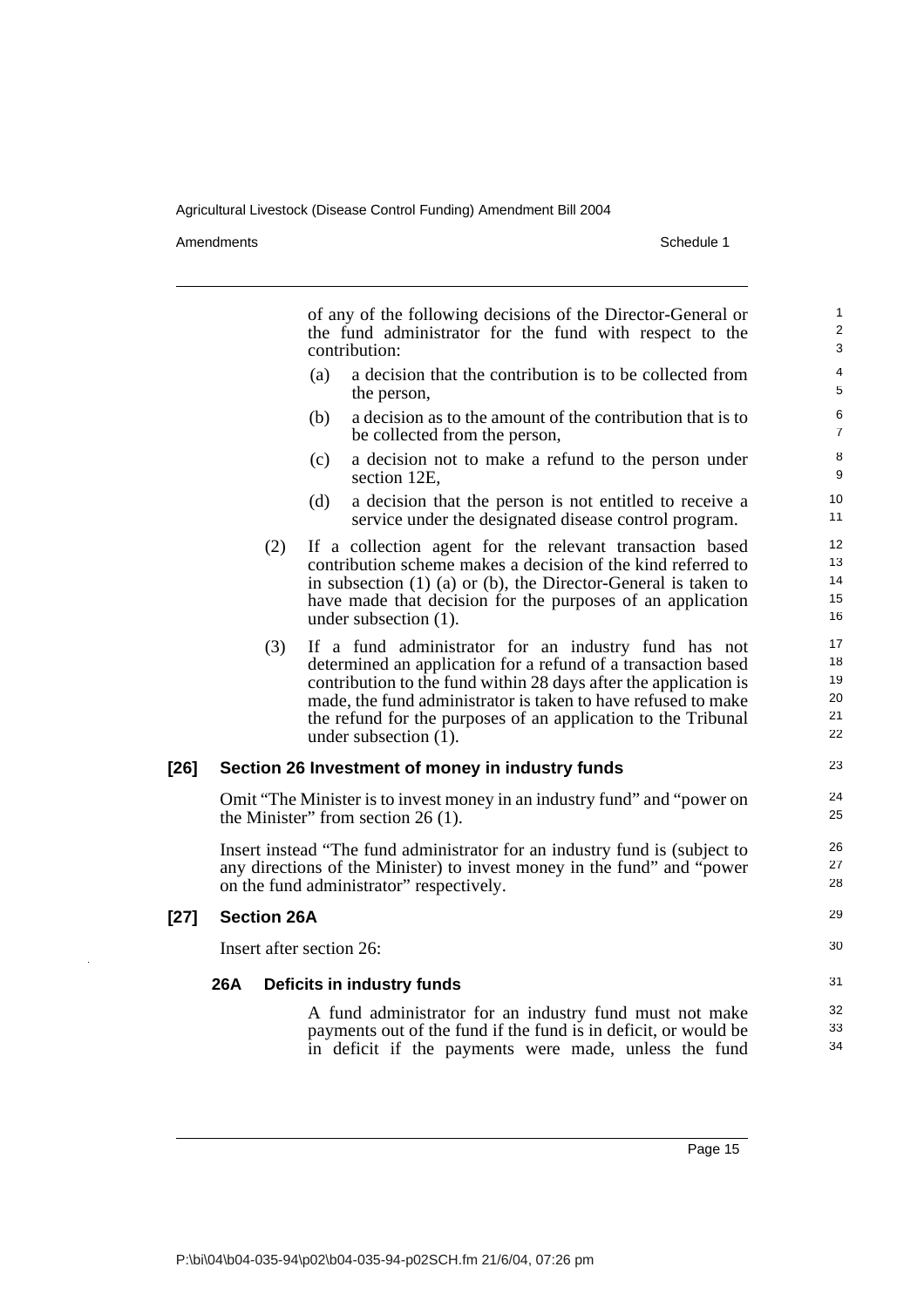Schedule 1 Amendments

|        |                          |                    | administrator has first obtained the written approval of the<br>Minister.                                                                                                                                                                                                                                  | 1<br>$\overline{2}$        |
|--------|--------------------------|--------------------|------------------------------------------------------------------------------------------------------------------------------------------------------------------------------------------------------------------------------------------------------------------------------------------------------------|----------------------------|
|        |                          |                    | Maximum penalty: 100 penalty units.                                                                                                                                                                                                                                                                        | 3                          |
| $[28]$ |                          |                    | Section 27 Internal loans between industry funds                                                                                                                                                                                                                                                           | 4                          |
|        |                          |                    | Omit section 27 (2).                                                                                                                                                                                                                                                                                       | 5                          |
| [29]   |                          | industry funds     | Section 28 Appointment of agents to administer expenditure from                                                                                                                                                                                                                                            | 6<br>$\overline{7}$        |
|        |                          |                    | Insert "for which the Director-General is fund administrator" after "fund".                                                                                                                                                                                                                                | 8                          |
| [30]   |                          | <b>Section 28A</b> |                                                                                                                                                                                                                                                                                                            | $\boldsymbol{9}$           |
|        |                          |                    | Insert after section 28:                                                                                                                                                                                                                                                                                   | 10                         |
|        | 28A                      |                    | Fund administrator to provide report to Director-General for<br>operations for each financial year                                                                                                                                                                                                         | 11<br>12                   |
|        |                          |                    | If the fund administrator for an industry fund is not the<br>Director-General, the fund administrator must prepare and<br>forward to the Director-General a report on the operation of<br>the fund during a financial year no later than 1 August<br>immediately following the end of that financial year. | 13<br>14<br>15<br>16<br>17 |
| [31]   |                          | <b>Section 30A</b> |                                                                                                                                                                                                                                                                                                            | 18                         |
|        | Insert after section 30: |                    |                                                                                                                                                                                                                                                                                                            |                            |
|        | 30A                      |                    | Winding up of industry funds                                                                                                                                                                                                                                                                               | 20                         |
|        |                          | (1)                | The Minister may, by order in writing, direct the fund<br>administrator for an industry fund to wind up the affairs of the<br>fund if the Minister is satisfied that it is in the best interests of<br>the livestock industry for which the fund is established for it<br>to be wound up.                  | 21<br>22<br>23<br>24<br>25 |
|        |                          | (2)                | The Minister may give a direction under subsection (1) if:                                                                                                                                                                                                                                                 | 26                         |
|        |                          |                    | the Minister is satisfied, having regard to advice of the<br>(a)<br>industry advisory committee concerned, that the<br>relevant industry fund is not viable or is no longer<br>required, and                                                                                                               | 27<br>28<br>29<br>30       |
|        |                          |                    | the Minister is satisfied that the relevant livestock<br>(b)<br>industry has been consulted concerning the closure of<br>the fund.                                                                                                                                                                         | 31<br>32<br>33             |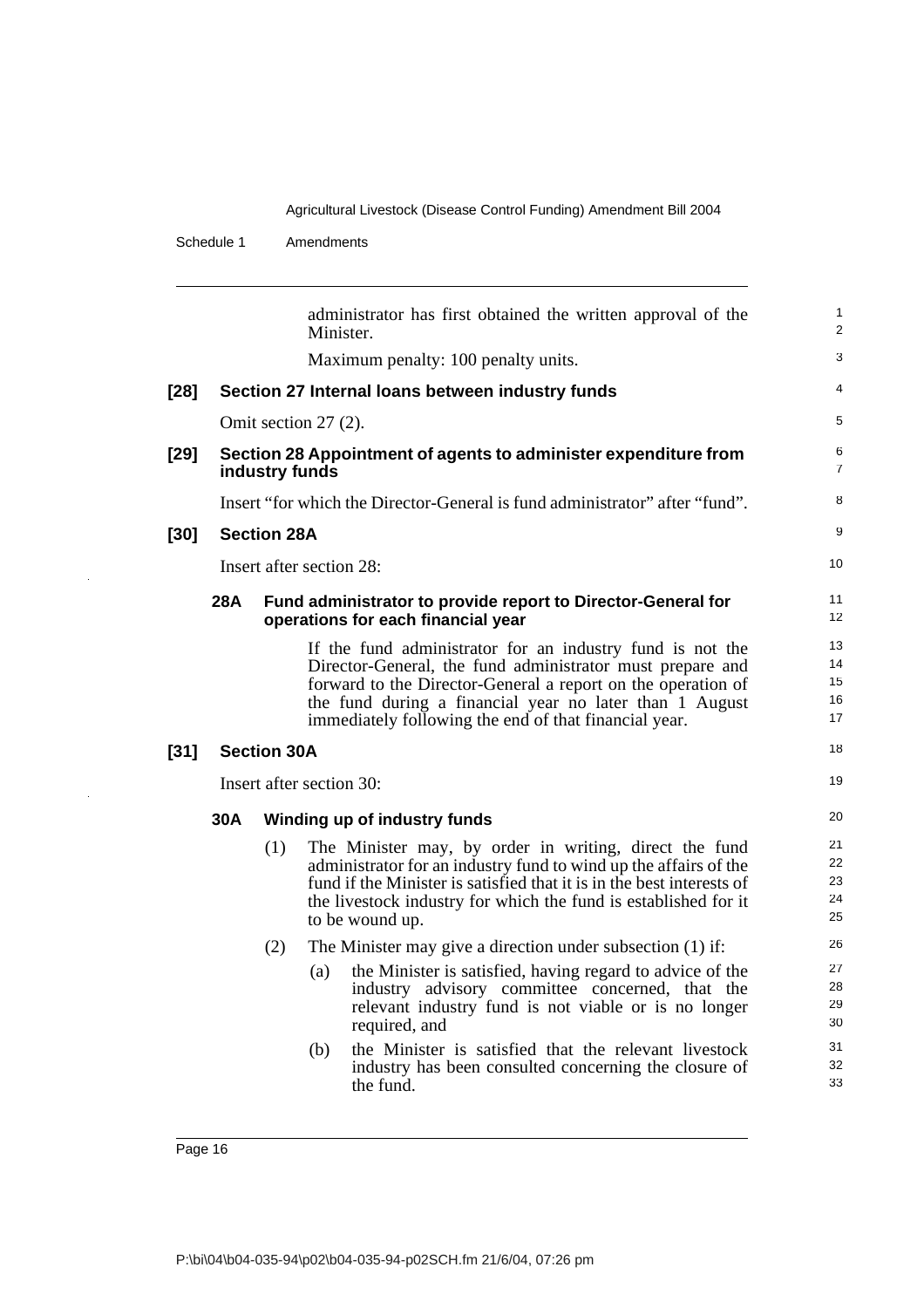Amendments Schedule 1

[32]

[33]

|     | (3)                                                                                                                                                                                                                                                                                                                                                                            | A statement in an order under subsection (1) that the Minister<br>has complied with the requirements of subsection (2) is<br>conclusive evidence of compliance with those requirements.                                                                                                                                                                                                                 | 1<br>2<br>3                      |
|-----|--------------------------------------------------------------------------------------------------------------------------------------------------------------------------------------------------------------------------------------------------------------------------------------------------------------------------------------------------------------------------------|---------------------------------------------------------------------------------------------------------------------------------------------------------------------------------------------------------------------------------------------------------------------------------------------------------------------------------------------------------------------------------------------------------|----------------------------------|
|     | The Minister may, by order in writing, direct that any money<br>(4)<br>standing to the credit of any such fund may be applied for the<br>benefit of such persons or bodies representing the livestock<br>industry concerned (including for the purpose of payment into<br>another industry fund established for the industry) as the<br>Minister may direct from time to time. |                                                                                                                                                                                                                                                                                                                                                                                                         |                                  |
|     | (5)                                                                                                                                                                                                                                                                                                                                                                            | The regulations may make provision for or with respect to the<br>winding up of industry funds.                                                                                                                                                                                                                                                                                                          | 10<br>11                         |
|     | (6)                                                                                                                                                                                                                                                                                                                                                                            | The regulations may declare any matter concerning the<br>winding up of an industry fund under this section to be an<br>excluded matter for the purposes of section 5F of the<br>Corporations Act 2001 of the Commonwealth in relation to:                                                                                                                                                               |                                  |
|     |                                                                                                                                                                                                                                                                                                                                                                                | the whole of the Corporations legislation to which<br>(a)<br>Part 1.1A of the <i>Corporations Act 2001</i> of the<br>Commonwealth applies, or                                                                                                                                                                                                                                                           | 16<br>17<br>18                   |
|     |                                                                                                                                                                                                                                                                                                                                                                                | a specified provision of that legislation, or<br>(b)                                                                                                                                                                                                                                                                                                                                                    | 19                               |
|     |                                                                                                                                                                                                                                                                                                                                                                                | (c)<br>that legislation other than a specified provision, or                                                                                                                                                                                                                                                                                                                                            | 20                               |
|     |                                                                                                                                                                                                                                                                                                                                                                                | (d)<br>that legislation otherwise than to a specified extent.                                                                                                                                                                                                                                                                                                                                           | 21                               |
|     |                                                                                                                                                                                                                                                                                                                                                                                | Note. Section 5F of the Corporations Act 2001 of the Commonwealth<br>provides that if a State law declares a matter to be an excluded matter<br>for the purposes of that section in relation to all or part of the<br>Corporations legislation of the Commonwealth, then the provisions that<br>are the subject of the declaration will not apply in relation to that matter<br>in the State concerned. | 22<br>23<br>24<br>25<br>26<br>27 |
|     |                                                                                                                                                                                                                                                                                                                                                                                | Section 31 Act to bind the Crown                                                                                                                                                                                                                                                                                                                                                                        | 28                               |
|     |                                                                                                                                                                                                                                                                                                                                                                                | Insert at the end of the section (but before the note):                                                                                                                                                                                                                                                                                                                                                 | 29                               |
|     | (2)                                                                                                                                                                                                                                                                                                                                                                            | However, nothing in this Act renders the Director-General or<br>the Crown liable to prosecution for an offence.                                                                                                                                                                                                                                                                                         | 30<br>31                         |
|     | <b>Section 31A</b>                                                                                                                                                                                                                                                                                                                                                             |                                                                                                                                                                                                                                                                                                                                                                                                         | 32                               |
|     |                                                                                                                                                                                                                                                                                                                                                                                | Insert after section 31:                                                                                                                                                                                                                                                                                                                                                                                | 33                               |
| 31A |                                                                                                                                                                                                                                                                                                                                                                                | <b>Offences by corporations</b>                                                                                                                                                                                                                                                                                                                                                                         |                                  |
|     | (1)                                                                                                                                                                                                                                                                                                                                                                            | If a corporation contravenes, whether by act or omission, any<br>provision of this Act or the regulations, each person who is a<br>director of the corporation or who is concerned in the                                                                                                                                                                                                               | 35<br>36<br>37                   |

Page 17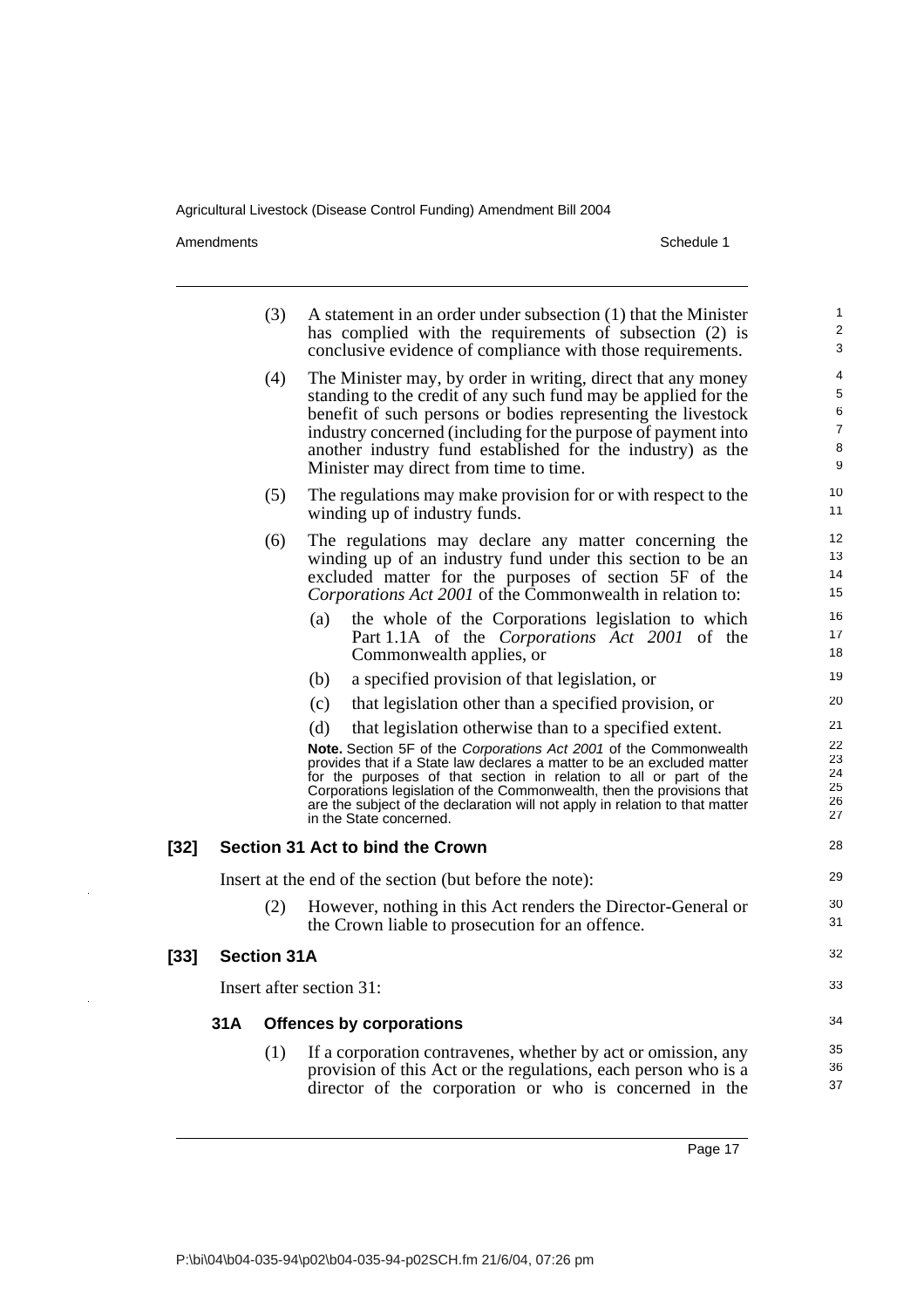#### Schedule 1 Amendments

management of the corporation is taken to have contravened the same provision if the person knowingly authorised or permitted the contravention. (2) A person may be proceeded against and convicted under a provision pursuant to subsection (1) whether or not the corporation has been proceeded against or has been convicted under the provision. (3) Nothing in this section affects any liability imposed on a corporation for an offence committed by the corporation under this Act or the regulations. **[34] Section 33 Regulations** Insert after section 33 (1): (1A) Without limiting subsection (1), the regulations may make provision for or with respect to the auditing of the accounts and records of collection agents for transaction based contribution schemes in relation to the collection and payment of transaction based contributions. **[35] Schedule 2 Savings, transitional and other provisions** Insert before clause 1: **Part 1 General [36] Schedule 2** Insert at the end of clause 1 (1): 1 2 3 4 5 6 7 8 9 10 11 12 13 14 15 16 17 18 19 20 21 22

> *Agricultural Livestock (Disease Control Funding) Amendment Act 2004* 23 24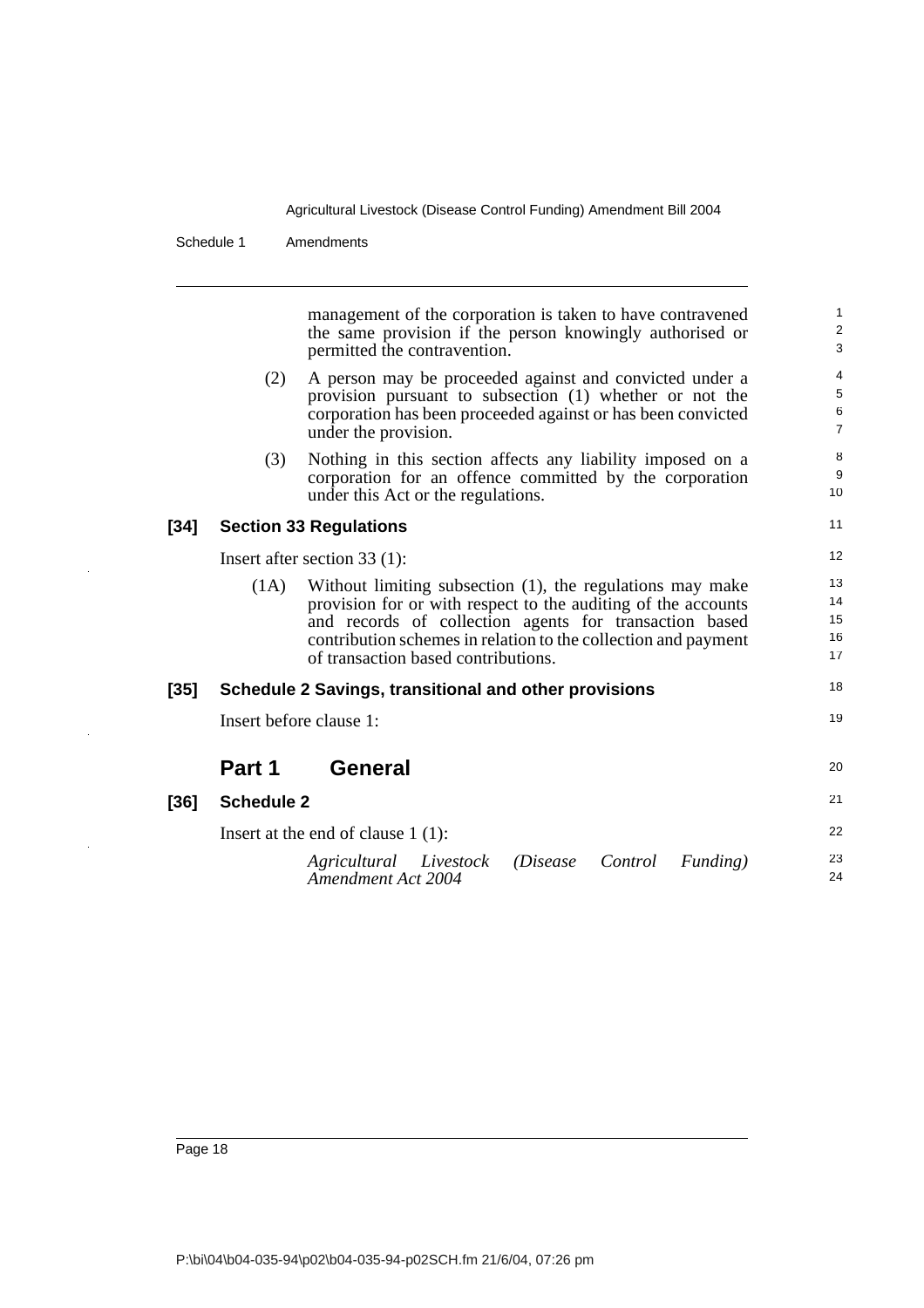Amendments Schedule 1

 $\ddot{\phantom{a}}$ 

| [37] |                |     | <b>Schedule 2, Part 2</b>                                                                                                                                                                                                                           | 1                    |
|------|----------------|-----|-----------------------------------------------------------------------------------------------------------------------------------------------------------------------------------------------------------------------------------------------------|----------------------|
|      |                |     | Insert after clause 2:                                                                                                                                                                                                                              | $\overline{2}$       |
|      | Part 2         |     | Provisions consequent on enactment of<br><b>Agricultural Livestock (Disease Control</b><br><b>Funding) Amendment Act 2004</b>                                                                                                                       | 3<br>4<br>5          |
|      | $\mathbf{3}$   |     | <b>Definitions</b>                                                                                                                                                                                                                                  | 6                    |
|      |                |     | In this Part:                                                                                                                                                                                                                                       | 7                    |
|      |                |     | <b>amending Act</b> means the Agricultural Livestock (Disease<br>Control Funding) Amendment Act 2004.                                                                                                                                               | 8<br>9               |
|      |                |     | <b><i>commencement day</i></b> means the day on which the amending<br>Act commences.                                                                                                                                                                | 10<br>11             |
|      | 4              |     | <b>Existing orders</b>                                                                                                                                                                                                                              | 12                   |
|      |                | (1) | Any order in force under section 6 or 13 immediately before<br>the commencement day ceases to have effect on that day.                                                                                                                              | 13<br>14             |
|      |                | (2) | Nothing in subclause (1) affects:                                                                                                                                                                                                                   | 15                   |
|      |                |     | (a)<br>any liability of any person to pay an industry levy that<br>accrued before the commencement day and that<br>remained unpaid on that day, or                                                                                                  | 16<br>17<br>18       |
|      |                |     | any right of a person to obtain a refund under section 17<br>(b)<br>as in force immediately before its repeal by the<br>amending Act.                                                                                                               | 19<br>20<br>21       |
|      | $5\phantom{1}$ |     | Existing industry contribution funds and industry levy funds                                                                                                                                                                                        | 22                   |
|      |                | (1) | Any industry contribution fund or industry levy fund in<br>existence immediately before the commencement day is<br>closed on the commencement day.                                                                                                  | 23<br>24<br>25       |
|      |                | (2) | Any money standing to the credit of any such fund may be<br>applied for such purposes as the Minister may direct from<br>time to time (including for the purpose of payment into an<br>industry fund established on or after the commencement day). | 26<br>27<br>28<br>29 |
|      |                |     |                                                                                                                                                                                                                                                     |                      |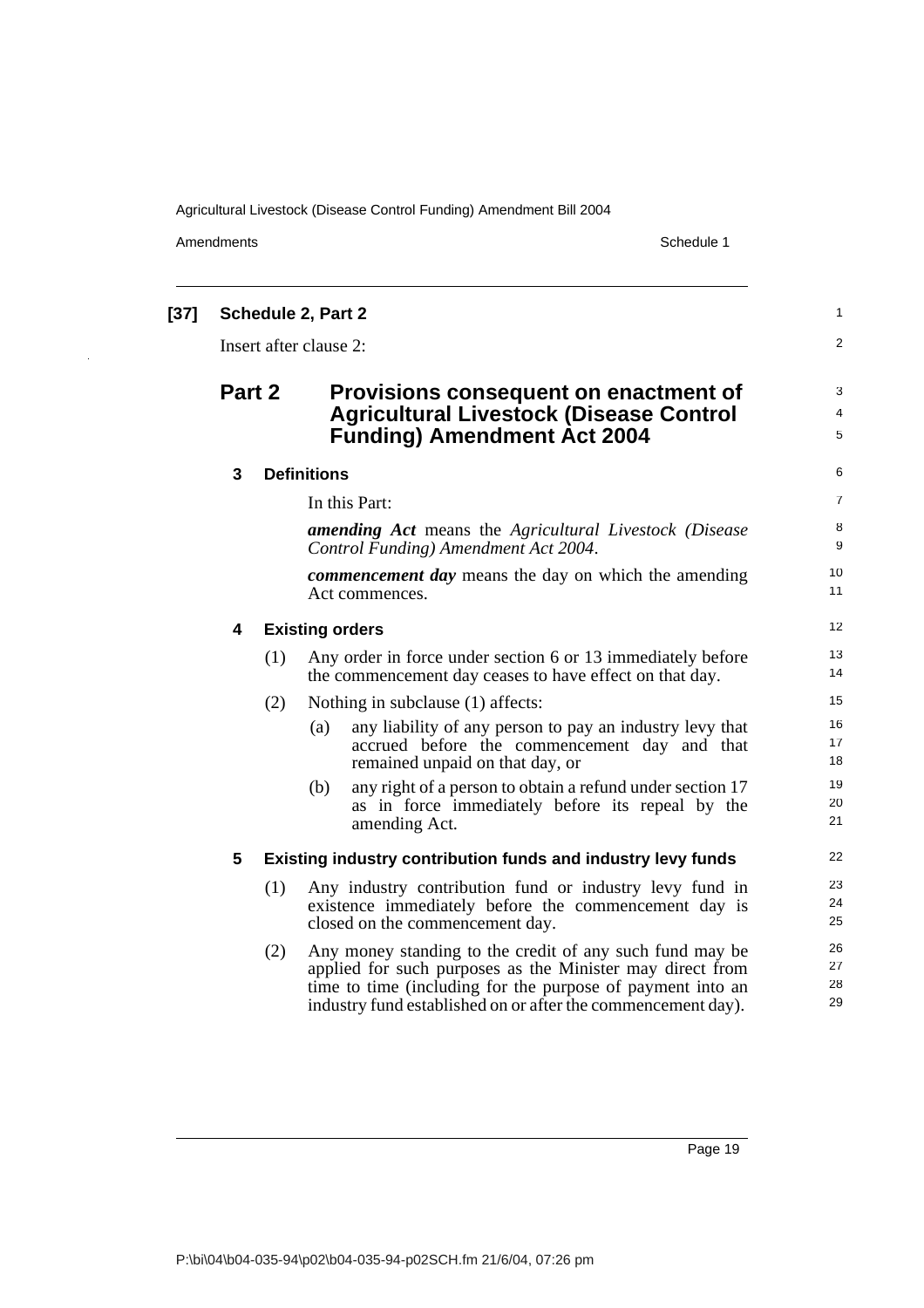Schedule 1 Amendments

| 6 |     | <b>Existing industry advisory committees</b>                                                                                                                                                                                                                                                               | $\mathbf{1}$                  |
|---|-----|------------------------------------------------------------------------------------------------------------------------------------------------------------------------------------------------------------------------------------------------------------------------------------------------------------|-------------------------------|
|   | (1) | Any industry advisory committee for a designated disease<br>control service that is in existence immediately before the<br>commencement day is dissolved on that day.                                                                                                                                      | $\overline{2}$<br>3<br>4      |
|   | (2) | Any person who, immediately before the commencement<br>day, held office as a member of an industry advisory<br>committee ceases to hold office on that day.                                                                                                                                                | 5<br>$\,6$<br>$\overline{7}$  |
|   | (3) | A person to whom subclause (2) applies is not entitled to any<br>remuneration or compensation because of the loss of office<br>but is, if qualified, eligible for appointment to another<br>industry advisory committee established on or after the<br>commencement day.                                   | $\, 8$<br>9<br>10<br>11<br>12 |
| 7 |     | Appointment of industry advisory committee in respect of<br><b>Ovine Johne's Disease</b>                                                                                                                                                                                                                   | 13<br>14                      |
|   | (1) | In this clause:                                                                                                                                                                                                                                                                                            | 15                            |
|   |     | <i>former committee</i> means any industry advisory committee<br>established for a designated disease control service for Ovine<br>Johne's Disease that was in existence immediately before the<br>commencement day.                                                                                       | 16<br>17<br>18<br>19          |
|   |     | <i>former member</i> of a former committee means any person<br>who was a member of the committee immediately before the<br>commencement day.                                                                                                                                                               | 20<br>21<br>22                |
|   |     | 6-month transitional period means the period commencing<br>on the commencement day and ending on expiry of the period<br>of 6 months after that day.                                                                                                                                                       | 23<br>24<br>25                |
|   | (2) | In establishing an industry advisory committee during the<br>6-month transitional period for a designated disease control<br>program for Ovine Johne's Disease, the Minister is taken to<br>have made an appointment of a member to the committee in<br>compliance with section $8(3)(b)$ , (c) or (d) if: | 26<br>27<br>28<br>29<br>30    |
|   |     | the Minister appoints a former member of a former<br>(a)<br>committee who had been appointed to the former<br>committee under paragraph $(b)$ , $(c)$ or $(d)$ (as the case<br>may be), or                                                                                                                 | 31<br>32<br>33<br>34          |